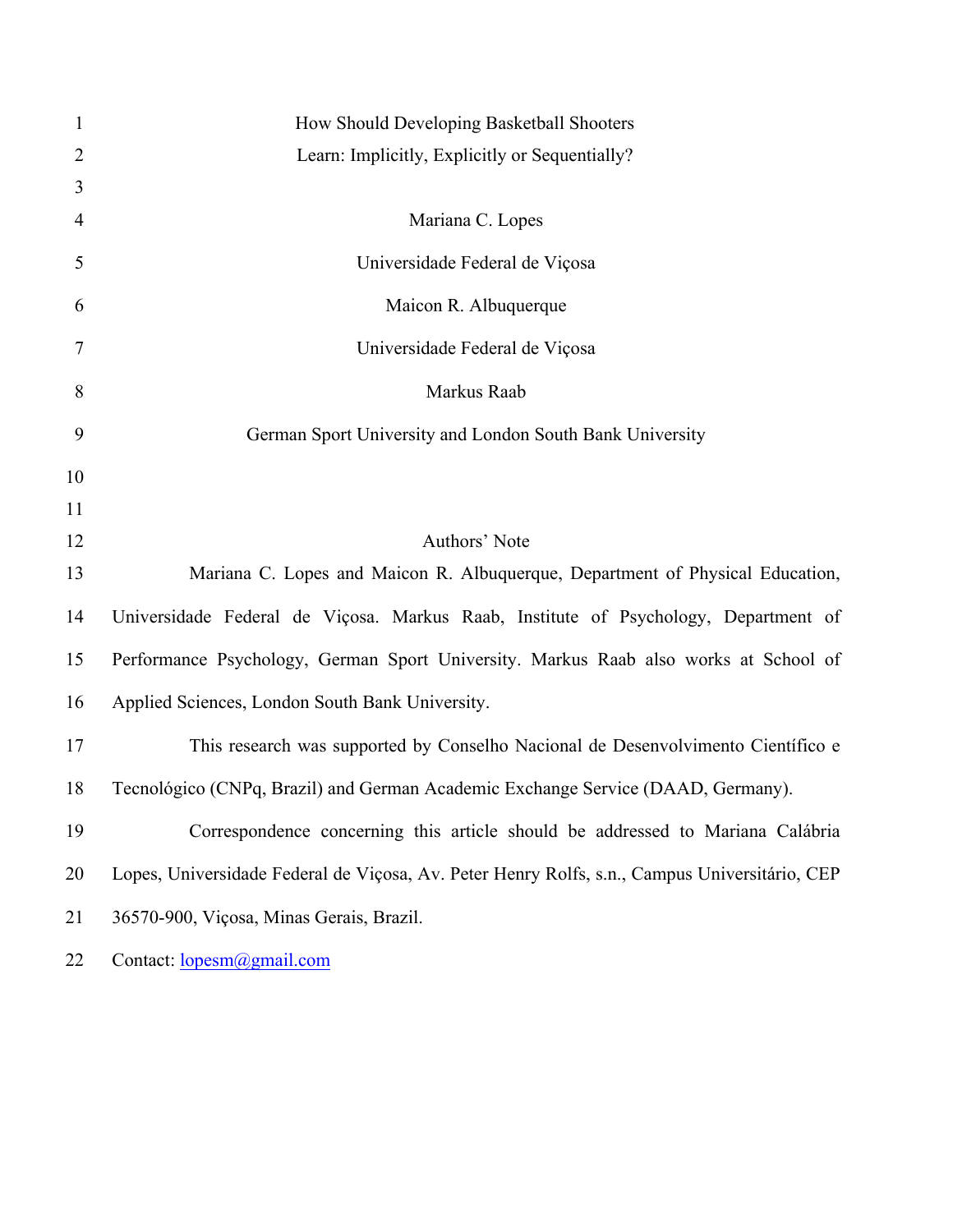| 23 |                                                |
|----|------------------------------------------------|
| 24 |                                                |
| 25 |                                                |
| 26 | How Should Developing Basketball Shooters      |
| 27 | Learn: Implicitly, Explicitly or Sequentially? |
| 28 |                                                |
| 29 |                                                |
|    |                                                |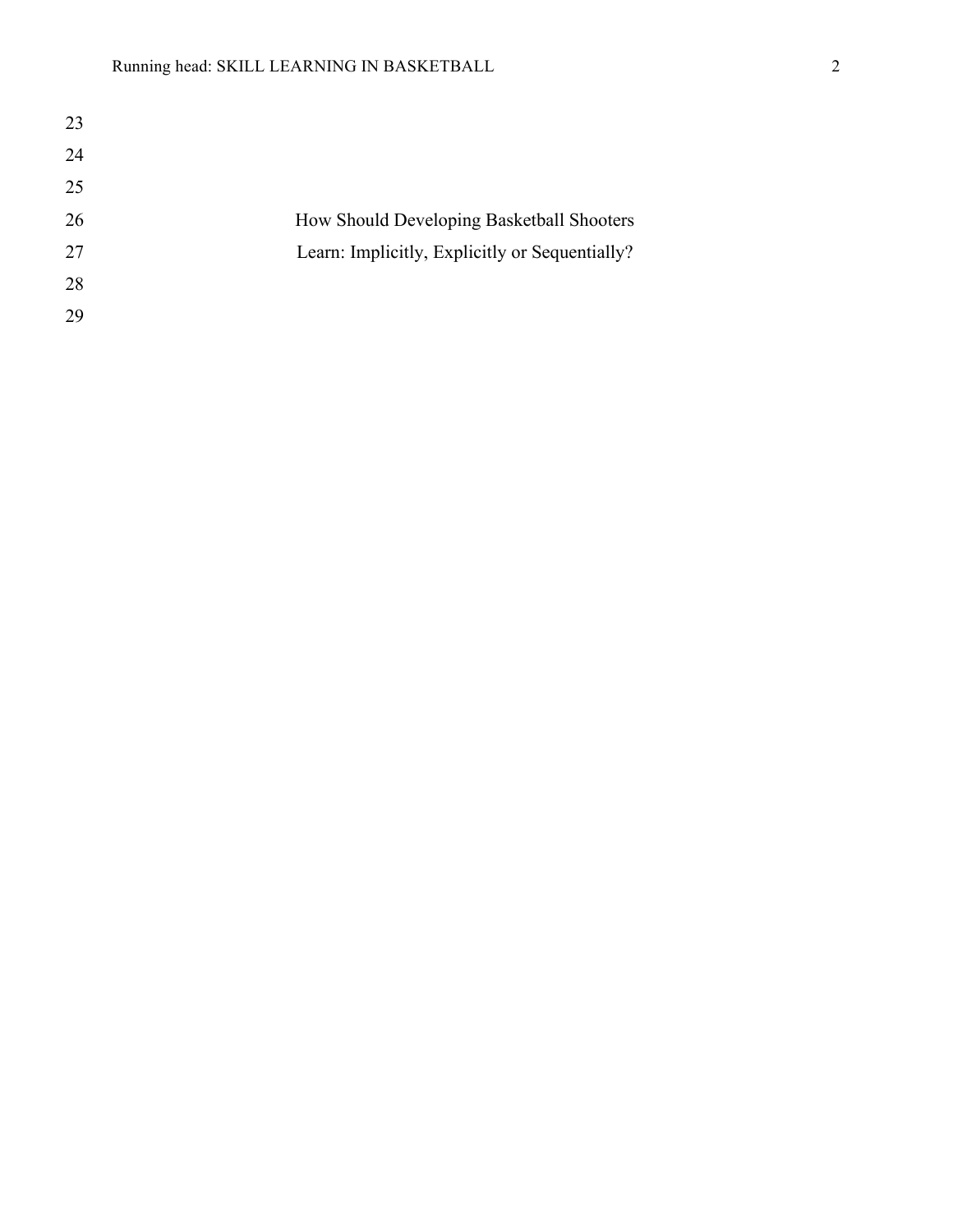## Abstract

 **Purpose:** The purpose of this study was to examine the effect of explicit and implicit learning in children, as well as a sequential application of learning modes, in the acquisition of the basketball shooting skill in an ecological setting. **Method**: Participants(n=80) were novices in basketball, ages 9 to 12 years old. The experimental groups followed three different methods of training, which combined technical and tactical aspects: (a) explicit practice for the development of declarative knowledge, (b) implicit practice for the development of the procedural knowledge, and (c) sequential practice (implicit first and then explicit), as well as (d) a control group, which participated only in the measurements. A pre-test and a post-test measured the performance of basketball shooting skills in isolation. A transfer test in a 3-on-3 game condition was also applied. **Results:** Results indicate that the learning groups showed the predicted implicit or explicit motor learning. All intervention groups improved in a similar manner as a consequence of practice and there was no difference between the groups in the performance of the basketball shooting skill under game condition. The sequential learning group most closely resembled the explicit learning group in performance in the transfer test and explicit knowledge acquired. **Conclusions:** The current findings indicate no disadvantage when implicit motor learning is applied in complex environments with children. *Keywords*: Sport; motor learning; children; decision making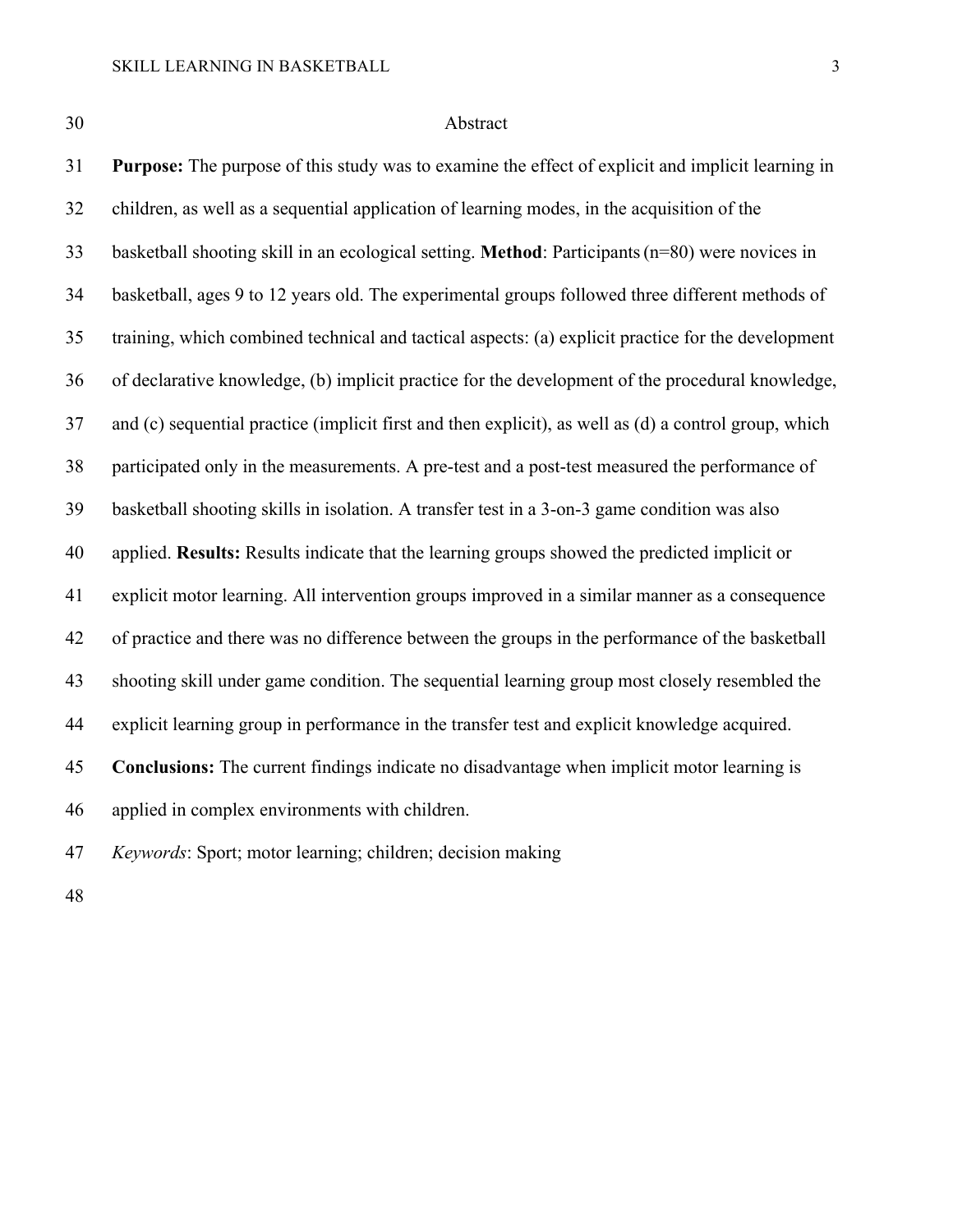| ٠ | I<br>۰.<br>٠ |
|---|--------------|
|---|--------------|

How Should Developing Basketball Shooters

Learn: Implicitly, Explicitly or Sequentially?

 Most sports activities in childhood, regardless of the purpose or form of practice (e.g., in sports clubs or school physical education classes), involve the performance of motor skills. For instance, in team sports like basketball, ball skills are assumed to be complex motor skills because they are generally practiced in a dynamic sports setting (Houwen, Visscher, Hartman, & Lemmink, 2007), which demands fast and effective decisions (Weigel, Raab, & Wollny, 2015). Thus, for children, it is important to develop both motor and cognitive skills. Although this statement is widely accepted, the trend has been for research to deal separately with motor and cognitive learning in sports (but see Raab, Lobinger, Hoffmann, Pizzera, & Laborde, 2016). How motor and cognitive skills are acquired on the route to expertise has quite often been examined via cross-sectional studies, ignoring the processes involved when children and adolescents achieve changes in decision-making performance (Marasso, Laborde, Bardaglio, & Raab, 2014) and motor skill (Masters, Van der Kamp, & Capio, 2013). A developmental perspective is very important in the sports context to provide a new meaningful way to understand athlete behavior which takes into account the influence of maturation and learning, and provides answers to questions on how learning is best organized for developing athletes

(Marasso et al., 2014), such as the one posed in the title of this paper.

 In regard to motor learning, a child can learn sports skills as a weekend player or a high- level athlete, which are very different things (Masters, 2013). For the athlete, skill learning is almost always done explicitly, through testing of hypotheses and trainers' instructions, to establish the best way to reach the expected level of performance. When children play one-on-one basketball, for fun, in a driveway for some hours, the implicit learning may be more likely to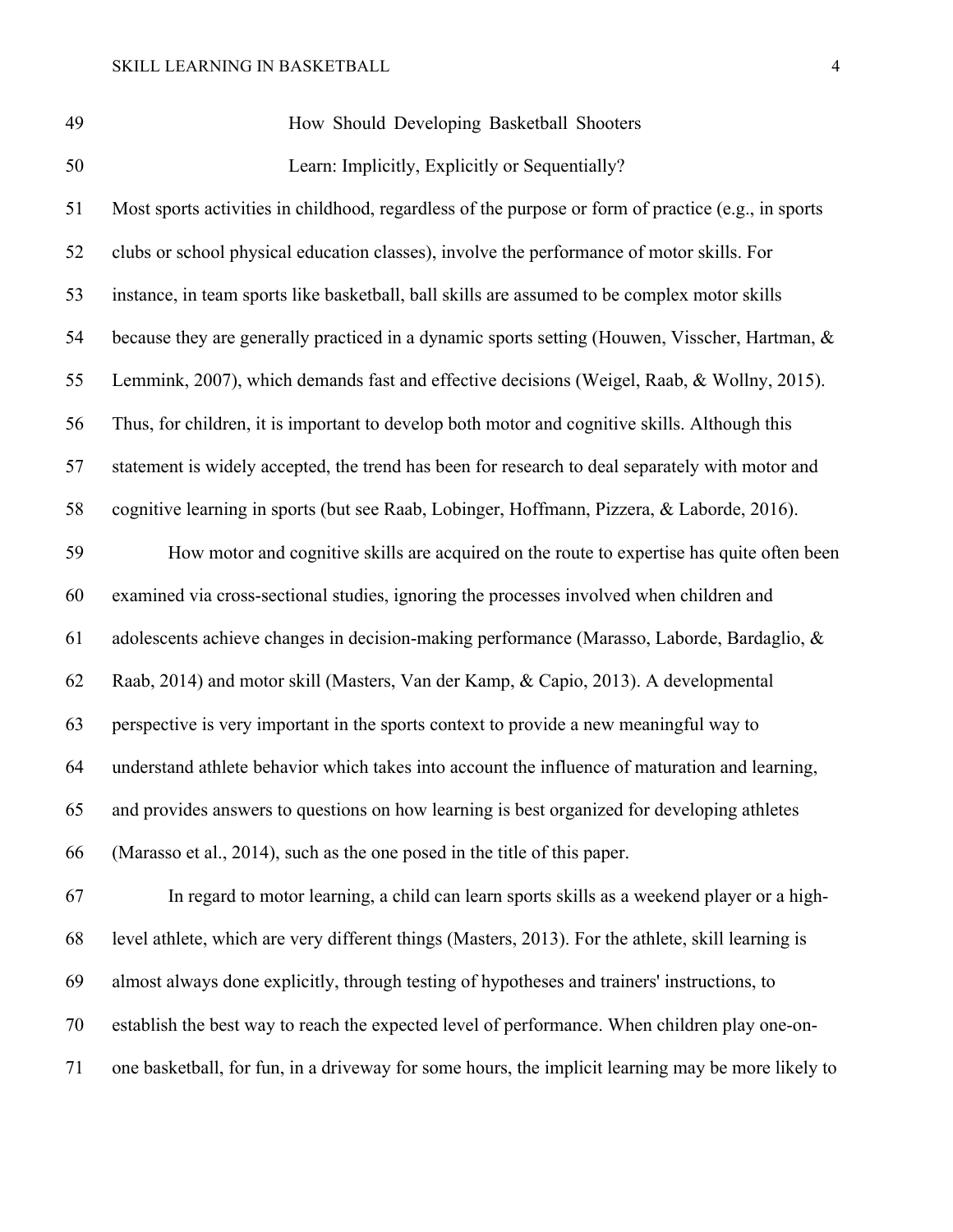occur (Côté, Murphy-Mills, & Abernethy, 2012)., i.e., the child does not even intend to learn and cannot verbalize how to perform the learned movement.

 This distinction shows that motor learning can be supported by two cognitive pathways that operate in parallel: an explicit path and an implicit path (Masters & Maxwell, 2004). Recently in a consensus paper, Kleynen et al. (2014) defined explicit learning as "*learning which generates verbal knowledge of movement performance (e.g., facts and rules), involves cognitive stages within the learning process and is dependent on working memory involvement*." Explicit learning includes, for instance, verbal information from a coach and multiple instances of feedback and guidance on how the movement should be done. In contrast, implicit learning involves unintentional and automatic acquisition of knowledge (Frensch, 1998). This resulting association is stored as complex and procedural knowledge (Masters & Maxwell, 2004), with little or no increase in verbal knowledge of movement performance (Kleynen et al., 2014). In recent years, several paradigms for implicit motor learning have been proposed, but most are difficult to maintain over the extended periods of practice necessary for expert performance (Masters, 2013). One paradigm developed to promote implicit motor learning that 87 has evidence of generalization to children is errorless learning (Capio, Poolton, Sit, Eguia, & Masters, 2013; Capio, Poolton, Sit, Holmstrom, & Masters, 2013). The paradigm constrains the environment so that errors committed during practice are reduced, particularly in the early stages of learning (Maxwell, Masters, Kerr, & Weedon, 2001). This may result in better performance and may well have a significant influence on psychological attributes that shape child motor development, such as motivation and perceived competence (Masters et al., 2013). Therefore, the "errorless" (Masters, 2013) method was preferred to promote implicit motor learning, rather than analogy learning ("cookie jar analogy") used on previous work (Lam, Maxwell, & Masters,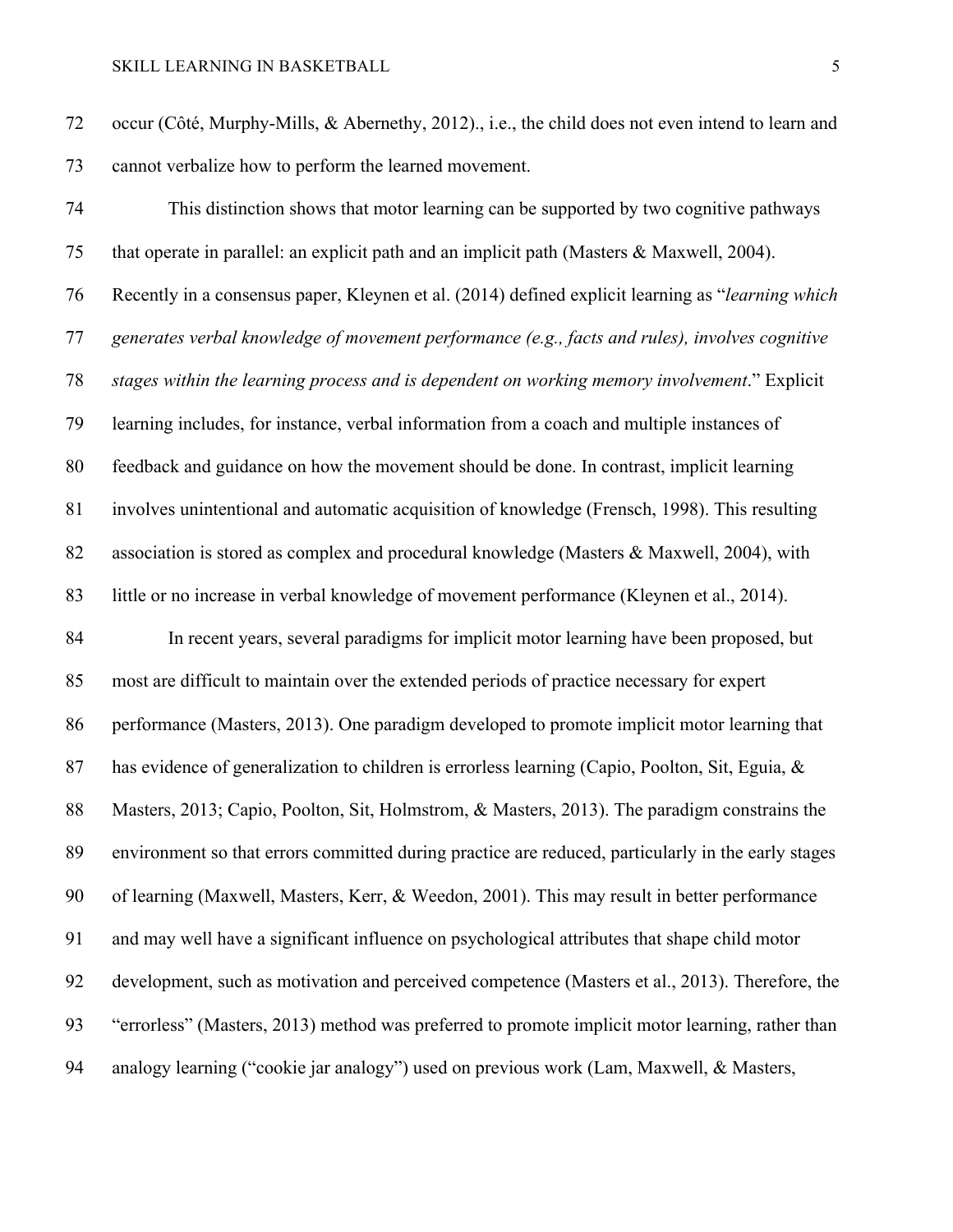2009). Moreover, the main focus of the "cookie jar analogy" is the movement of the arms and the hands, while leg movements are not emphasized. As we offered instruction in the explicit group about the whole body movement, this analogy seems insufficient. Research on motor learning demonstrates that implicit learning, in contrast to explicit

 learning, is more stable under conditions of psychological stress (Koedijker, Oudejans, & Beek, 2008; Liao & Masters, 2001), cognitive load (e.g., decision making; Masters, Poolton, Maxwell, & Raab, 2008; Poolton, Masters, & Maxwell, 2006; Tielemann, 2008); and physiological fatigue (e.g., maximum effort; Masters, Poolton, & Maxwell, 2008; Poolton, Masters, & Maxwell, 103 2008). Moreover, in implicit learning the movement rules are difficult to verbalize (Masters & Maxwell, 2004). Conversely, explicit learning is less resistant to external influences and errors, 105 the movement is easily described, and its execution depends on working memory (Masters & Maxwell, 2004).

 As argued above, most previous studies focused on either motor learning or cognitive learning. Among those cited above, Tielemann´s (2008) work stands out. This study was designed to analyze the effects of implicit and explicit learning in the acquisition of skills when the teaching process involves motor and tactical aspects at the same time. Tielemann (after marriage, Schlapkohl) tested predictions of early integration of implicit and explicit motor and cognitive skill learning of performance and movement patterns using instruction manipulations (Schlapkohl, Hohmann, & Raab, 2012). The study investigated the learning of the topspin forehand shot in table tennis. The implicit group adopted the paradigm of "analogy learning" and the explicit group was instructed with the "step-by-step" method of teaching movement rules. The results revealed that the implicit group both performed better at the end of the learning phase and had a more stable performance when a decision-making task was added compared to the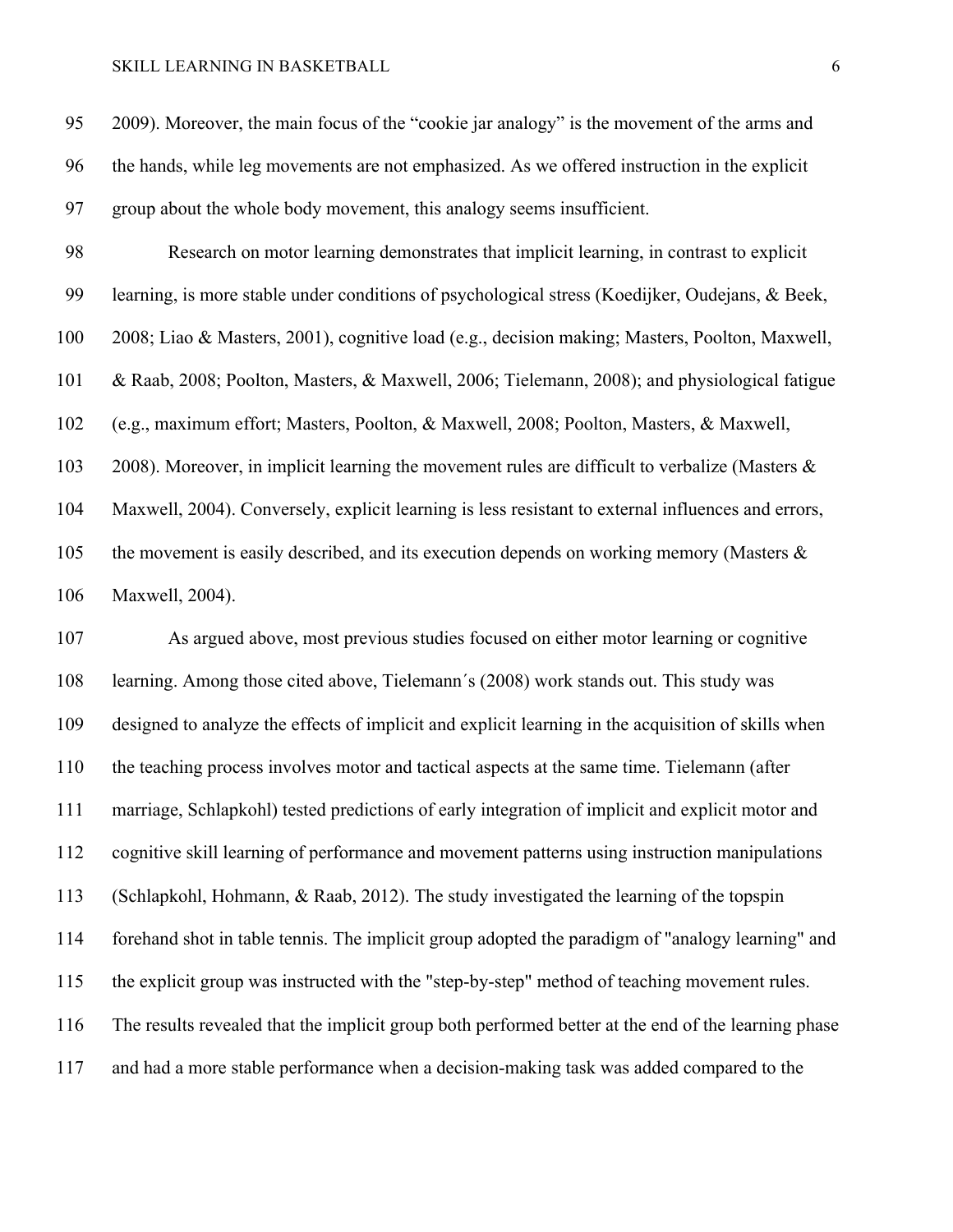explicit group. A post-test revealed, however, that the explicit group obtained higher declarative knowledge of the technical skill in question.

 In the sports context, technical and tactical training usually occur in conjunction, yet in most research involving motor learning in sports, the technical and tactical aspects have been treated separately in order to reduce the complexity of the learning situation. In the present study, the effects of implicit and explicit learning in the acquisition of the basketball shooting skill will be investigated with an integrated training (technical and tactical), in order to increase the ecological validity of the approach. Most studies of implicit and explicit motor learning have been performed in a laboratory (Kleynen et al., 2015), which allows great control over the variables involved, but does not necessarily transfer to real situations (but see Capio, Poolton, Sit, Eguia, et al., 2013; Capio, Poolton, Sit, Holmstrom, et al., 2013), especially in team sports, which have a very dynamic context (Marasso et al., 2014).

 Although the two pathways to learning (implicit and explicit) can occur separately, they can also take place in combination or sequentially (sequential or hybrid learning). Poolton, Masters, and Maxwell (2005), for example, investigated sequential motor learning (first implicit, then explicit), comparing a sequential group with an explicit learning group in a golf putting task. The results showed that the two groups had similar performance during and after the learning phase, and there was no significant difference in the number of verbalized movement rules. However, in a transfer test, in which participants had to perform motor skills with a secondary task that involved counting tones, the sequential group maintained its performance, but the explicit group's performance declined. Brief initial periods of implicit motor learning during the early stages of learning seem to have provided learners with the advantage of stability under pressure or dual tasking, even after an explicit instruction presentation about the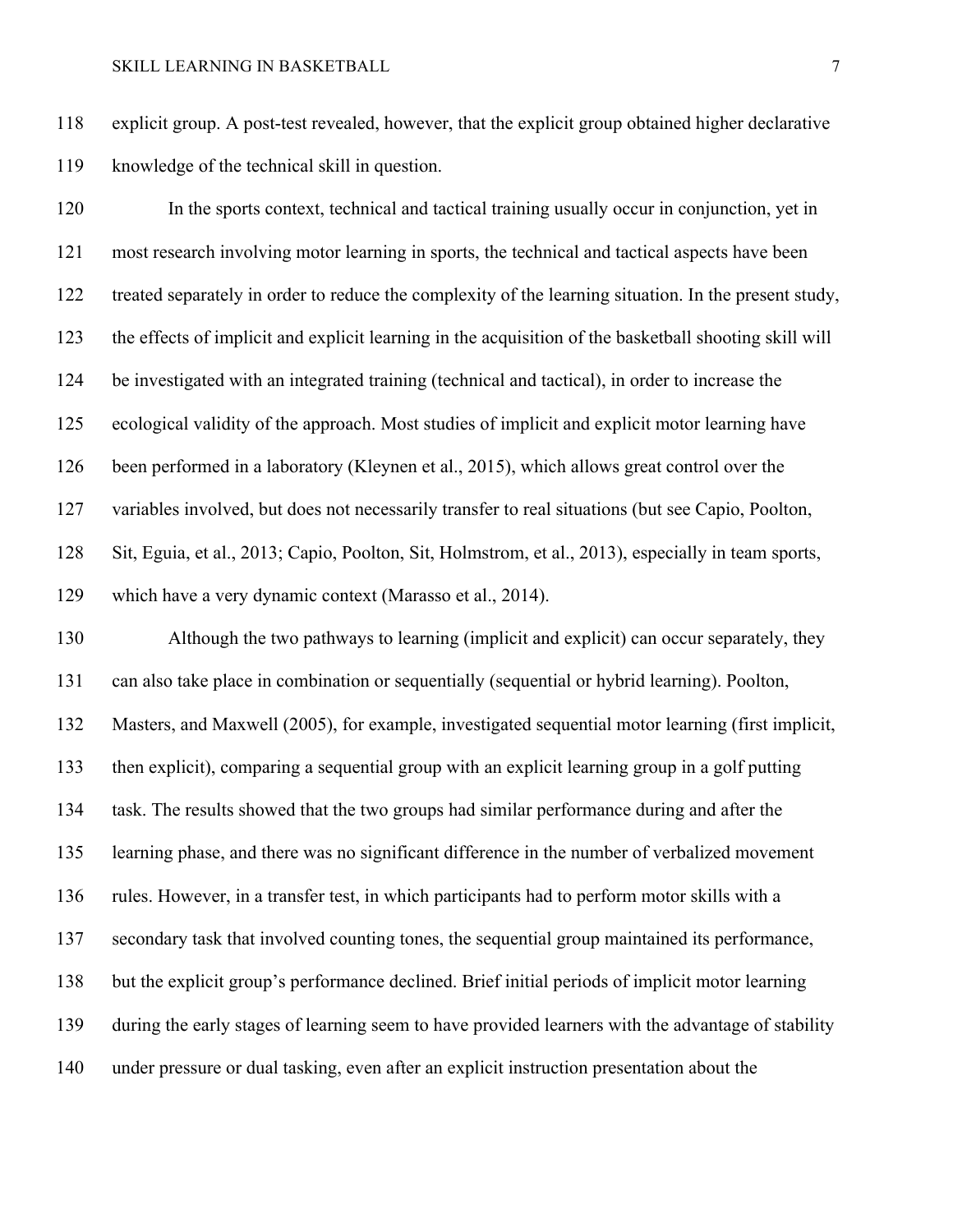movement. This finding has practical relevance, given that it is impossible to restrict a learner to an entirely implicit learning environment (Masters, 2013).

 Furthermore, it is important to note that the majority of the studies cited above (Masters, 2000; Masters, Poolton, & Maxwell, 2008; Masters, Poolton, Maxwell, et al., 2008; Tielemann, 2008) and most of the work on implicit motor learning have been conducted with adults. If a major goal of motor learning research is to support the practice in physical education classes and sport settings involving children and adolescents, it is precipitate to generalize the findings from 148 adult populations (Perreault & French, 2015). Some few exceptions are the studies from Capio and colleagues (Capio, Poolton, Sit, Eguia, et al., 2013; Capio, Poolton, Sit, Holmstrom, et al., 2013). They conducted two studies to investigate the use of errorless paradigm to teach the fundamental movement skill of throwing to children either with or without intellectual disabilities. The findings of both studies support the use of the errorless paradigm to promote the learning of throwing and it seems particularly beneficial for low-ability children. Although these studies were done with children, they investigated a fundamental skill and not a sport specific skill. So, it is not yet clear how well these findings generalize to the sport context.

 Given that findings regarding complex movements and sports in children are lacking, we thought to first test the generalization of implicit and explicit learning. We based the following hypotheses on the integration of effects of different learning types to promote generalization to developing basketball shooters: (a) an implicit group and a sequential group will demonstrate higher performance of basketball shooting after an intervention phase compared with an explicit group and a control group (Tielemann, 2008); (b) when the technical skill of shooting a basketball has to be performed simultaneously with a decision-making task, the performance of the implicit and sequential groups will remain stable, whereas the performance of the explicit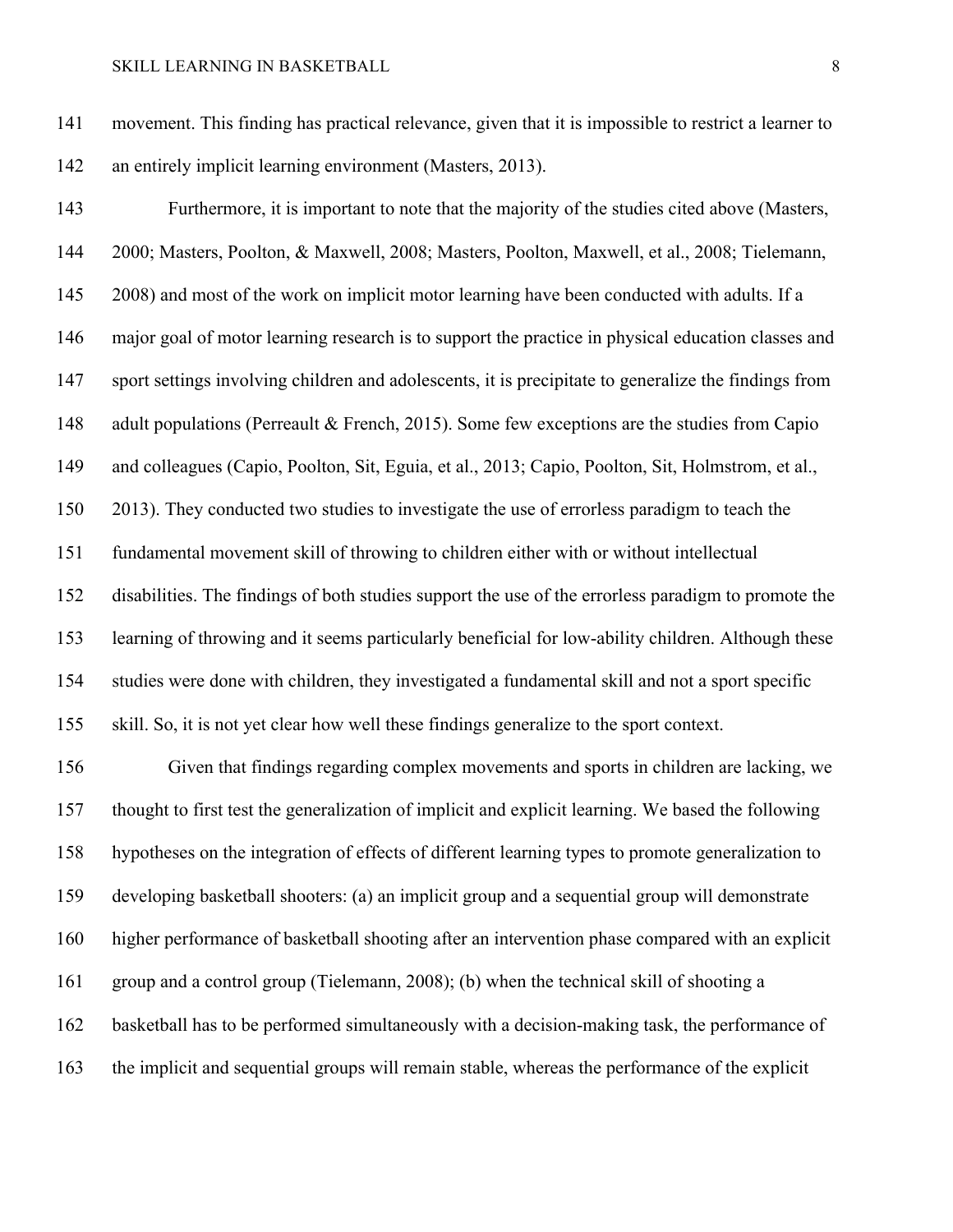| 164 | group and the control group will be reduced (Masters, Poolton, Maxwell, et al., 2008; Poolton et                |
|-----|-----------------------------------------------------------------------------------------------------------------|
| 165 | al., 2006; Tielemann, 2008); (c) the explicit and sequential groups will be able to verbalize a                 |
| 166 | larger number of movement rules regarding shooting a basketball after the intervention in                       |
| 167 | comparison to the implicit and control groups (Masters $\&$ Poolton, 2012).                                     |
| 168 | At a more exploratory level, from the developmental perspective, we examined whether                            |
| 169 | implicit and explicit motor learning replicate effects found earlier in adults or in the fundamental            |
| 170 | movement skill of throwing, with the aim of providing a way to orient coaches' and teachers'                    |
| 171 | training choices during child development.                                                                      |
| 172 |                                                                                                                 |
| 173 | <b>Method</b>                                                                                                   |
| 174 | <b>Sample</b>                                                                                                   |
| 175 | A total of 80 participants (25 girls and 55 boys; 9–12 years old; $M_{\text{age}} = 10.61$ years, $SD = 0.85$ ) |
| 176 | took part voluntarily in this study. The participants were assigned to one of three experimental                |
| 177 | groups (implicit group: $n = 18$ , explicit group: $n = 20$ ; sequential group: $n = 19$ ) or a control         |
| 178 | group ( $n = 23$ ).                                                                                             |
| 179 | All participants were novices in basketball and had no previous experience outside                              |
| 180 | physical education classes at school. They were recruited through notice boards and flyers                      |
| 181 | distributed at schools and sports clubs in Germany. Parents agreed to their children participating              |
| 182 | by signing an informed consent, which contained information about the objectives and the                        |
| 183 | anonymous character of the research and that they could withdraw any time. The study was                        |
| 184 | approved by the Institutional Review Board at the University of Heidelberg.                                     |
| 185 |                                                                                                                 |
| 186 |                                                                                                                 |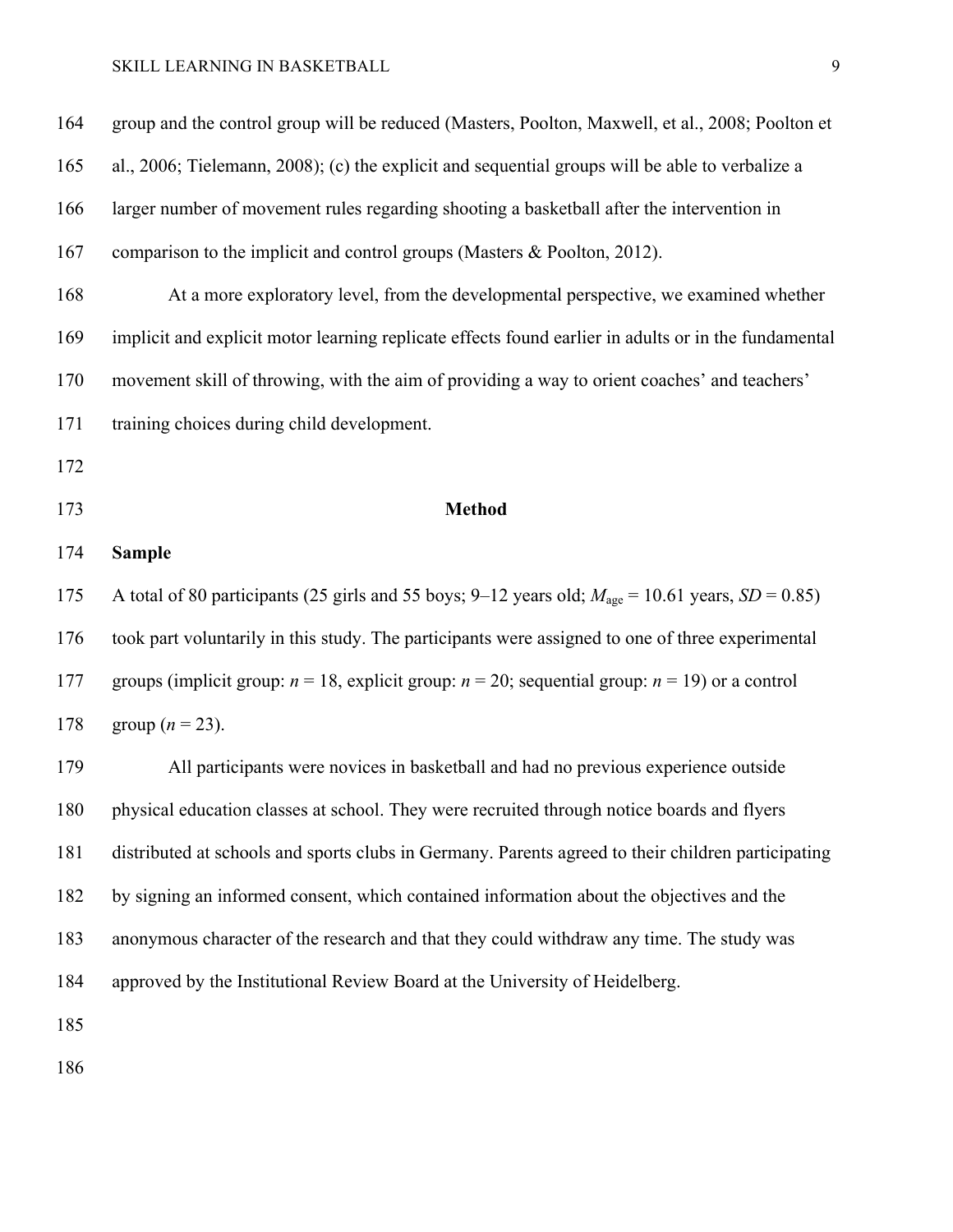## **Measures**

 Participants each completed three tests designed to measure the effect of the learning procedure on (a) basketball shooting, (b) basketball shooting under game conditions, and (c) declarative knowledge. In test conditions b and c, two independent raters (C-license basketball trainers in Germany) who were blind to the experimental conditions under which each participant performed rated participant performance. All skill tests were performed on a court with official baskets and dimensions according to the rules of the International Basketball Federation. The balls were smaller and lighter than for adults (Molten N. 5).

 **Basketball shooting test**. In the shooting test, participants were required to throw the ball in the basket from a distance of 2.80 m from the projected line of the backboard (distance recommended for the free throw for this age – Showalter (2007)). Participants performed two blocks of 10 trials and shooting performance was assessed using a 6-point scale developed by Hardy and Parfitt (1991): 5 was awarded for a ''clean'' basket (i.e., ''swish''); 4 for rim and in; 3 for backboard and in; 2 for rim and out; 1 for backboard and out; and 0 for a complete miss. The maximal score was 50 points per block. To prevent excessive physical stress in the participants, blocks were separated by an interval of at least 1 min. All participants were allowed to perform two practice trials in the pre-test and post-test phases. Only the best block of each test phase was used for analysis to reduce the intra-individual variance.

 **Basketball shooting test under game conditions***.* In this test situation, the participants were embedded in a game, which can directly trigger tactical solutions during skill execution in an ecologically valid situation. The game was played on a basketball half-court between two teams of three players and lasted 8 min. Assessment of the performance of the basketball skills under decision-making constraints was made using the Game Performance Assessment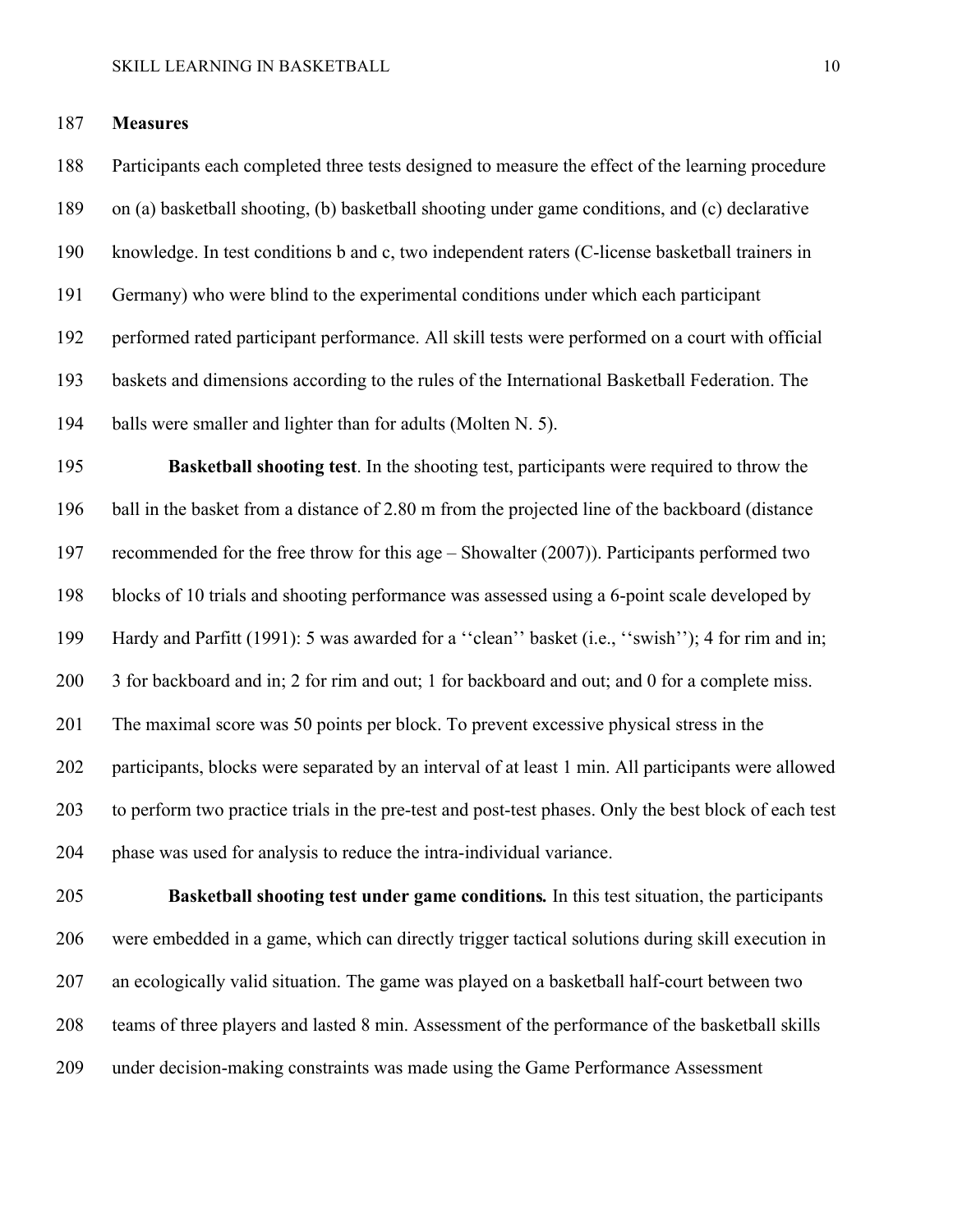| 210 | Instrument (GPAI), which has been previously validated in basketball (Oslin, Mitchell, &                                     |
|-----|------------------------------------------------------------------------------------------------------------------------------|
| 211 | Griffin, 1998) and has several components (Mitchell, Oslin, & Griffin, 2006). In this study we                               |
| 212 | used the Skill Execution Component to evaluate the performance of the shooting skill in the                                  |
| 213 | game, which concerns the efficient execution of selected skills. Each time the observed                                      |
| 214 | participant shot the ball to the basket, his action was evaluated as either "efficient" or                                   |
| 215 | "inefficient" by the rater in the context of the game situation. Each player starts with a score of 0                        |
| 216 | an gains 1 point per effective skill. The participants' performance in the game-test situation was                           |
| 217 | recorded using a Sony digital video camera (model DCR-TRV900E) and was further analyzed                                      |
| 218 | by two independent raters. Intra-class correlation coefficients (ICCs) showed significant                                    |
| 219 | correlations between the independent raters in their scoring of skills in the pre-test (efficient skill                      |
| 220 | execution, ICC = .91, $p < .001$ ; inefficient skill execution, ICC = .81, $p < .001$ ) and post-test                        |
| 221 | (efficient skill execution, ICC = .92, $p < .001$ ; inefficient skill execution, ICC = .83, $p < .001$ ).                    |
| 222 | After sufficient results of the inter-rater correlation, the performance indicators were calculated                          |
| 223 | according to the protocol of Mitchell et al. (2006) with the changes proposed by Memmert and                                 |
| 224 | Harvey (2008). Mitchell et al. (2006) recommend calculating the Skill Execution Index (SEI)                                  |
| 225 | based on the ratio of efficient to efficient plus inefficient actions. However, this method does not                         |
| 226 | take into consideration the results of multiple observers, as in our study. To overcome this                                 |
| 227 | problem, it may be more appropriate to use the adjusted formula (see below), which considers                                 |
| 228 | the assessment of all the raters ( $k=1$ to <i>n</i> ) for efficient actions ( $a_e$ ) and inefficient actions ( $a_i$ ) and |
| 229 | creates values from 0 to 2 for each coder (Memmert & Harvey, 2008). All results above 1                                      |
| 230 | indicate that the player is successful and has shown more efficient than inefficient actions.                                |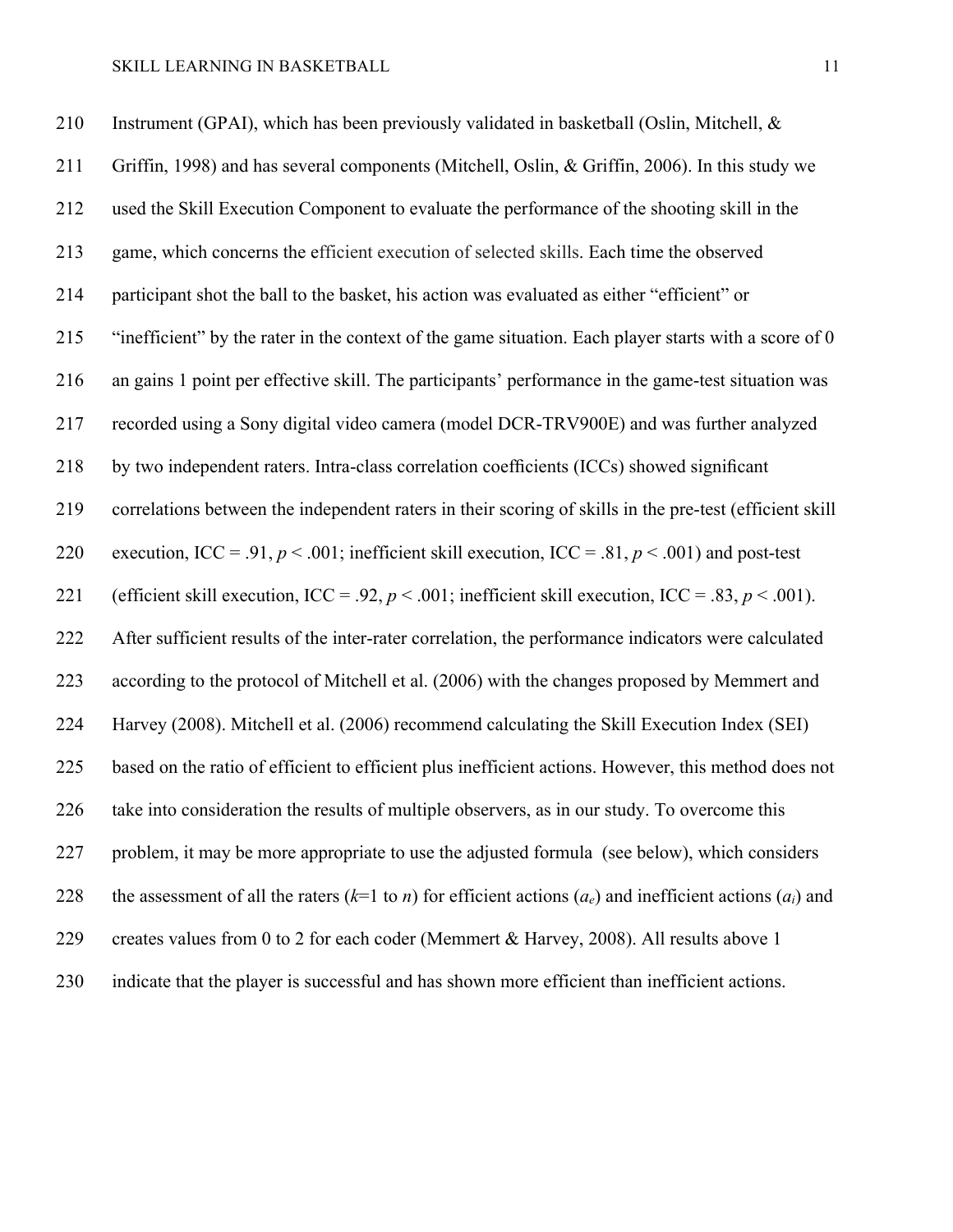$$
SEI = 2x \frac{\sum_{k=1}^{n} (a_e + I)}{\sum_{k=1}^{n} (a_e + a_i + 2)}
$$

 **Declarative knowledge.** The aim of this analysis was to check the instruction manipulation of the groups and to ensure that they learned through an implicit or explicit process. All participants were asked to fill out the Declarative Knowledge Questionnaire (Masters & Maxwell, 2004), before and after the learning phase, regarding all the rules, coaching tips, and strategies they felt were important for the execution of the shooting skill in basketball. The test was adapted for children aged 9 to 12 years and piloted with other children of the same age. Explicit rules were measured by comparing the number of written rules related to the position and/or movement of the feet, leg, body, arm, and the ball to a list of set instructions (Schroeder & Bauer, 2001). Two independent raters counted the number of explicit rules reported by each participant relating to motor skill execution (e.g., ''I keep my forearm vertical" or "I extend my elbow when I shoot"). Statements that were irrelevant to technical performance such as "I bounce the ball two times before shooting" were not included. ICCs were computed to evaluate inter-rater reliability for declarative knowledge in the pre-test and post-test. Significant 245 correlations were shown for both pre-test (ICC = .80,  $p < .001$ ) and post-test (ICC = .94,  $p < .001$ ) 246 .001), so means were calculated from the combined scores of the independent raters.

## **Procedures**

The experiment comprised two distinct phases: a learning phase and a test phase.

 **Learning phase***.* The learning phase was presented as a "basketball camp" for the intervention groups (explicit, implicit, and sequential). We organized three "basketball camps", one for each intervention group, which received different instructions according the learning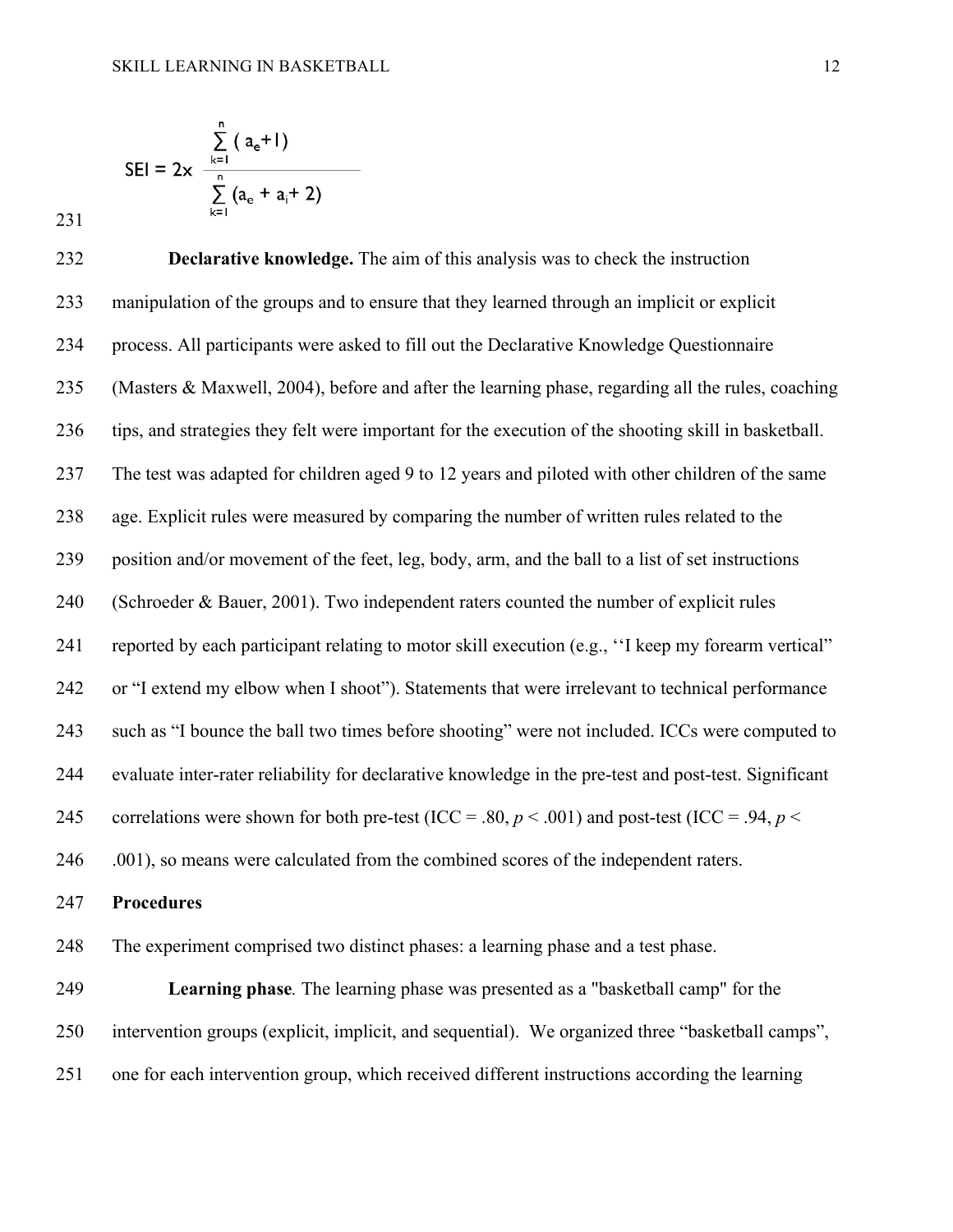process (see Table 2). For each camp, two basketball coaches were recruited and trained for their respective protocol. The learning phase took place over five consecutive days, during distinct school holidays. A total of eight units of 2.5 h each were performed in the learning phase, one unit on the first and last day of the camp and two units on each of the other days. In each unit one tactical problem and one technical skill were taught through implicit or explicit method, depending on the group in which the participant had been placed. About 30 min were spent practicing the technique and about 2 hours were spent performing tactical tasks that also required the execution of technical movements. The participants practiced the shooting movement in three different units. The training schedule is depicted in Table 1. The time for each activity was controlled and equal for all interventions groups. Insert Table 1 here The learning content and training structure were the same for all intervention groups. The training session was adapted from the book *Teaching Sport Concepts and Skills* (Mitchell et al., 2006) and included the tactical level of complexity I and II in basketball and the technical skills of chest pass, dribbling, and shooting. The three intervention groups differed only in terms of instruction, as we can see below. Explicit learning group - The participants of this group followed an explicit protocol intervention program. The instructions about the tactical skills were taught through "guided discovery learning" (Raab, 2003), i.e., the coach asked questions to guide the solution to the tactical problem presented in the game. The questions were based on the suggestions made by Mitchell et al. (2006) and emphasized tactical awareness. Motor learning was introduced with a step-by-step method in which the technical skill outlined by Schroeder and Bauer (2001) was explained

to the children in detail (see Table 2). These movement rules were read before and after the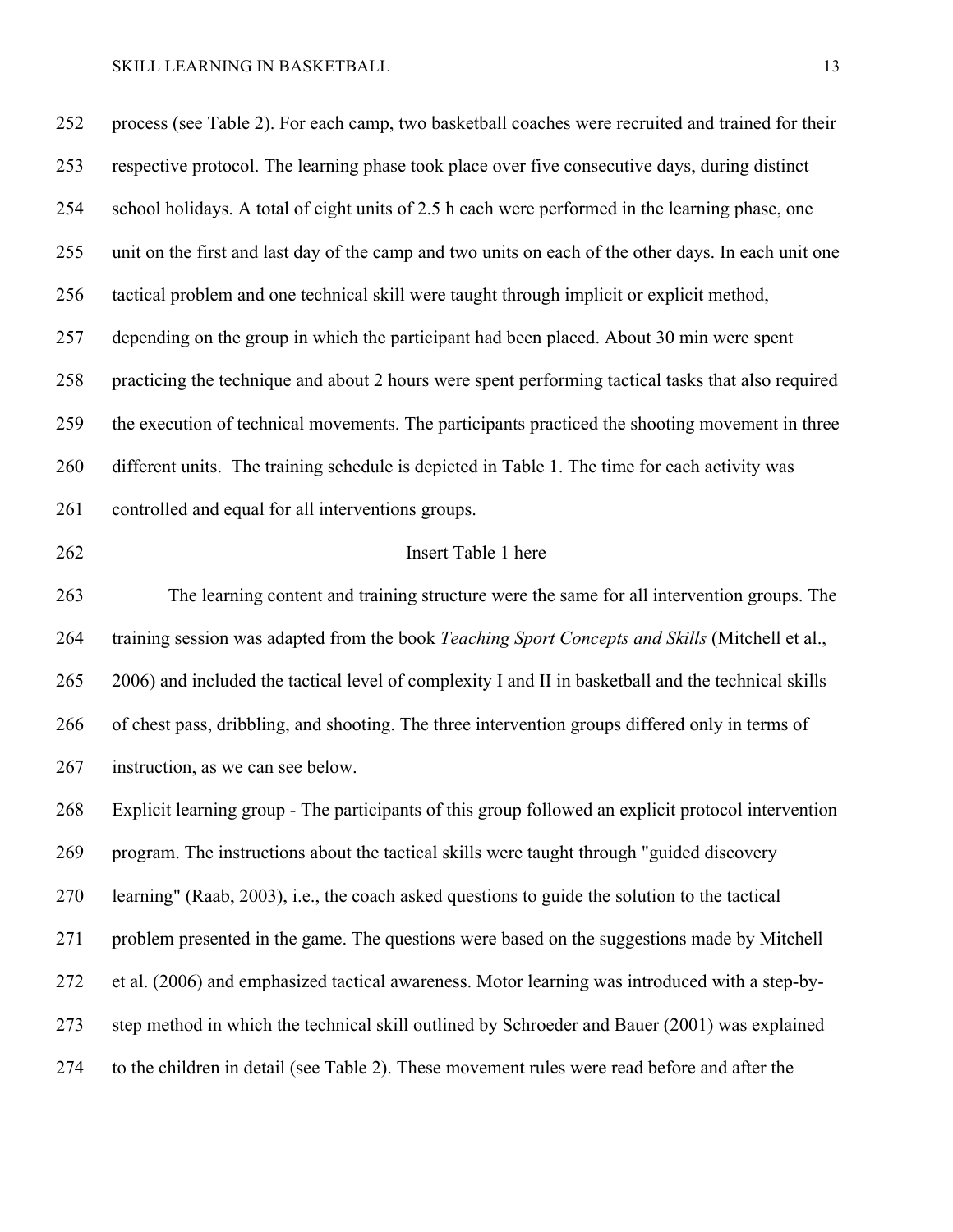technical training. In addition, the main skill rules were repeated at the start and end of the day with all the children of the group together. In terms of feedback, the children were not corrected in relation to skill execution.

# Insert Table 2 here

 Implicit learning group - In the implicit group, children were given no instructions in terms of tactics or technique execution. The tactical skills were taught through the "non-guided learning" method, where players have to find unique solutions to movement problems through exploration and discovery. No instructions about tactical movements were given by the coach. The errorless approach was used to promote the implicit motor learning, such that participants started closer to the basket and slowly increased the distance from the basket. The implicit group did not get any feedback about skill execution.

Sequential learning group - The participants in this group followed the implicit learning protocol

for the first four units and the explicit learning protocol for the four subsequent units.

Control group - The control group completed only the test phase (pre-test and post-test).

**Test Phase**

 The test phase comprised the pre-test, the post-test, and a transfer test. The pre-test and post-test consisted of identical experimental procedures and conditions (e.g., period of the day, balls, etc.) and were counterbalanced across each condition for all groups. The pre-test was conducted prior to the start of the learning phase and the post-test and the transfer test on the day after the last training unit. The transfer test was a basketball game, in a 3-on-3 condition, on a half-court.

## **Data Analysis**

Data were checked for normality and outliers (values representing more than two standard

297 deviations). A two-way analysis of variance (ANOVA; Groups  $\times$  2 Tests) with repeated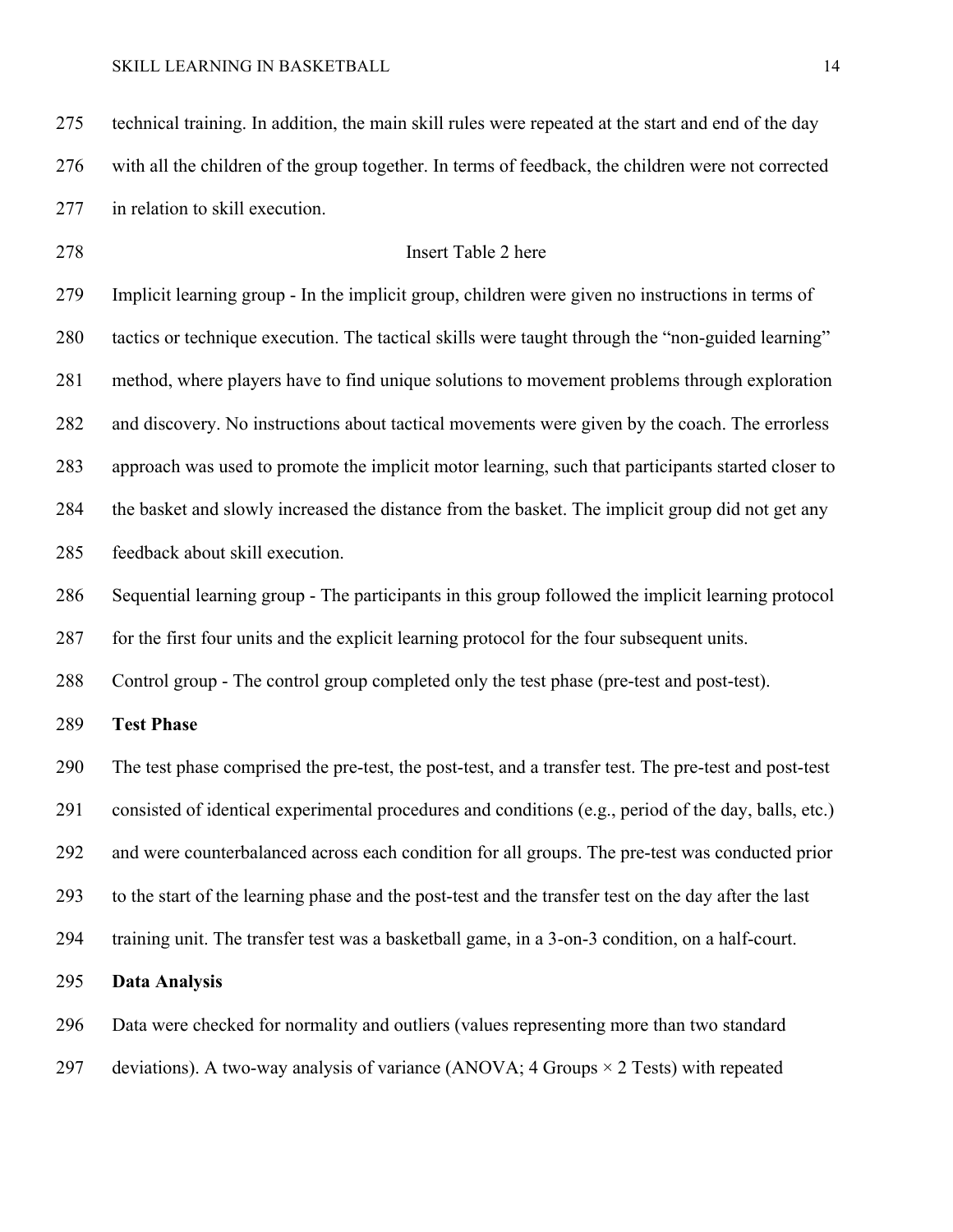| 298 | measures on the last factor was used to compare the performance of the basketball shooting                             |
|-----|------------------------------------------------------------------------------------------------------------------------|
| 299 | (isolate) and basketball shooting under game conditions among the four groups (Hypotheses 1                            |
| 300 | and 2, respectively). To test Hypothesis 1 we used the score of basketball shooting on the pre-test                    |
| 301 | und post-test. To investigate the Hypothesis 2 we used the score on post-test of the basketball                        |
| 302 | shooting (isolate) and the score on the transfer test (basketball shooting under game conditions).                     |
| 303 | To test Hypothesis 3, concerning declarative knowledge, we used a one-way ANOVA to                                     |
| 304 | compare the four groups in the pre-test and post-test. A Scheffé post hoc test was used to explore                     |
| 305 | significant ANOVA results further. The effect sizes were calculated as partial eta squared $(\eta_p^2)$ .              |
| 306 | The alpha level was .05. The statistical procedures were calculated with SPSS, version 20.                             |
| 307 |                                                                                                                        |
| 308 | <b>Results</b>                                                                                                         |
| 309 | The descriptive statistics for the dependent variables for each group are displayed in Table 3. The                    |
|     |                                                                                                                        |
| 310 | results section is structured following the sequence of the hypotheses.                                                |
| 311 | Insert Table 3 here                                                                                                    |
| 312 | <b>Basketball shooting (Hypothesis 1)</b>                                                                              |
| 313 | Initial performance was assessed using a one-way ANOVA with the score of the pre-test. No                              |
| 314 | initial significant differences were found between the groups, $F_{3,76} = 2.40$ , $p = .075$ . A Group $\times$       |
| 315 | Test repeated-measures ANOVA, with number of scored points in the free-throw shooting test as                          |
| 316 | a dependent measure, revealed significant main effects of test, $F_{1,76} = 4.82$ , $p < .05$ , $\eta_p^2 = .06$ , and |
| 317 | Group, $F_{3,76}$ = 2.86, $p < .05$ , $\eta_p^2$ = .10. Post hoc analysis indicated that the explicit group had a      |
| 318 | higher performance of basketball shooting than the control group ( $p < .05$ ). No significant                         |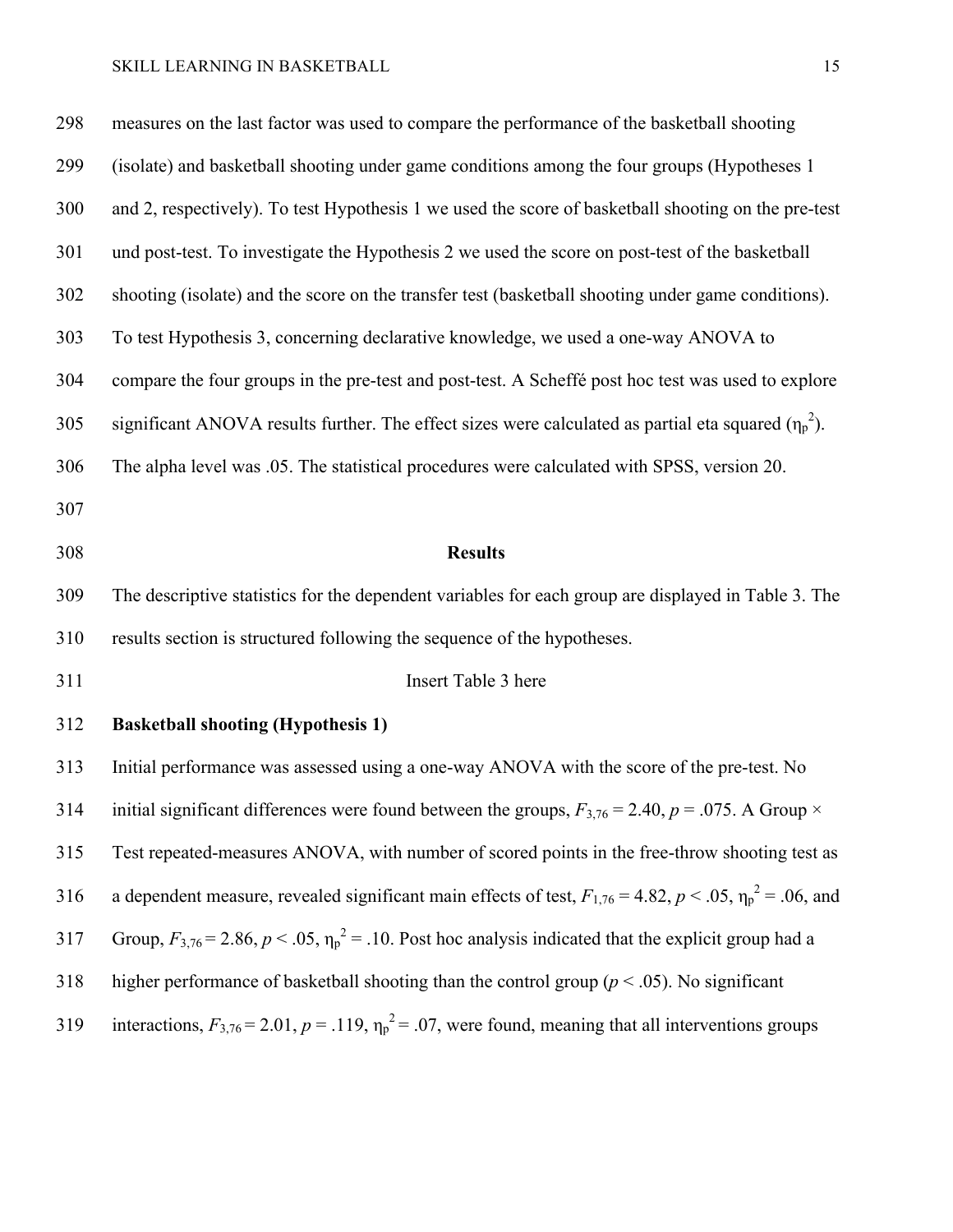improved in a similar manner as a consequence of practice (Figure 1). So, Hypothesis 1 was not supported.

## Insert Figure 1 here

# **Basketball shooting under game conditions (Hypothesis 2)**

 To check the stability of the basketball shooting skill under cognitive constraints, we compared the performance of this skill in isolation and in a game (3 on 3). Only the values of the post-tests 326 were used after they had been *z* transformed. The results of the  $4 \times 2$  (Group  $\times$  Test) ANOVA 327 with repeated measures revealed a main effect of group,  $F_{3,76} = 3.50, p < .05, \eta_p^2 = .12$ . Post hoc comparisons between the four groups showed the control group performed at a significantly 329 lower level than the explicit group ( $p < .05$ ), but this difference already existed in the pre-test 330 (ANOVA,  $F_{1,76} = 3.76$ ,  $p < .05$ ). As illustrated in Figure 2, it is apparent that the performance of the implicit group remained stable and the other groups' performance deteriorated under game 332 conditions. Nevertheless no significant effect of test,  $F_{1,76} = .942$ ,  $p = .335$ , or Group  $\times$  Test 333 interaction,  $F_{3,76} = .342$ ,  $p = .795$ , was found. Thus, Hypothesis 2 was not supported. Insert Figure 2 here **Declarative knowledge (Hypothesis 3)** To identify if the explicit method was successfully implemented, we ran a one-way ANOVA comparing the explicit rules reported by the groups before and after the intervention. Before they

- 338 completed the program, no significant difference was found among the groups,  $F_{3,71} = 1.78$ ,  $p =$
- .159, but in the post-test there was a statistically significant difference, *F*3,72 = 0.01, *p* < .001. The
- post hoc analysis (Scheffé) revealed that the explicit and sequential groups reported more rules

than the implicit and control groups (Figure 3).

#### Insert Figure 3 here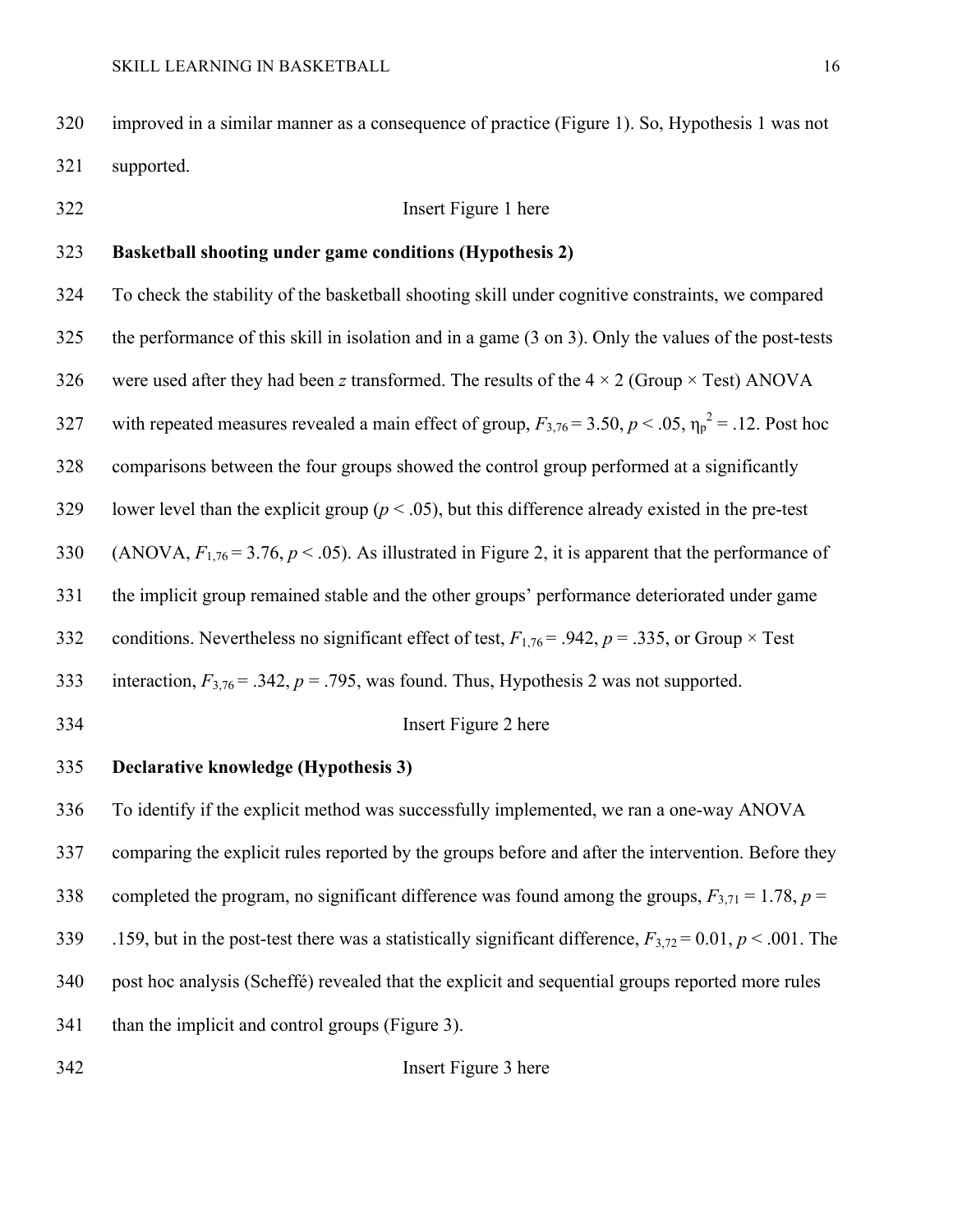#### **Discussion**

 In the present study, we examined the effect of explicit and implicit learning, as well as a sequential application of learning modes, in the acquisition of the basketball shooting skill. The current study extended previous work by combining training in several technical and tactical skills in a learning phase in an ecological setting. Furthermore, we tested the generalization of effects by testing a specific sports skill in children instead of adults. Finally the learning phase lasted 25h, much more than standard laboratory testing provides.

 As expected, the results show that all intervention groups improved performance in the basketball shooting task from pre-test to post-test and the control group did not. Taking into account the combination of technical and tactical training of several skills (additional load) and the results of previous studies (Poolton et al., 2005; Tielemann, 2008), we had predicted that the implicit and sequential group would have a better shooting performance at the end of the learning phase. Despite the apparent better performance over time of the sequential group compared with the other groups, we did not find a significant interaction effect. However, a significant main effect (Group) was found between the explicit and control groups, in that the latter scored fewer points. From the beginning, both groups performed quite differently compared to the other groups that almost reached significance. During the learning phase, the variation between these groups became larger and statistically significant.

 It can also be argued that environmental complexity in the learning phase was too high, considering that several technical and tactical skills were taught and about 20 children participated in the intervention program at the same time. According to Lebed and Bar-Eli (2013), a complex environment has a large number of elements, unpredictable behaviors, and many interactions of available information. Thus, in the sports context, the complexity of a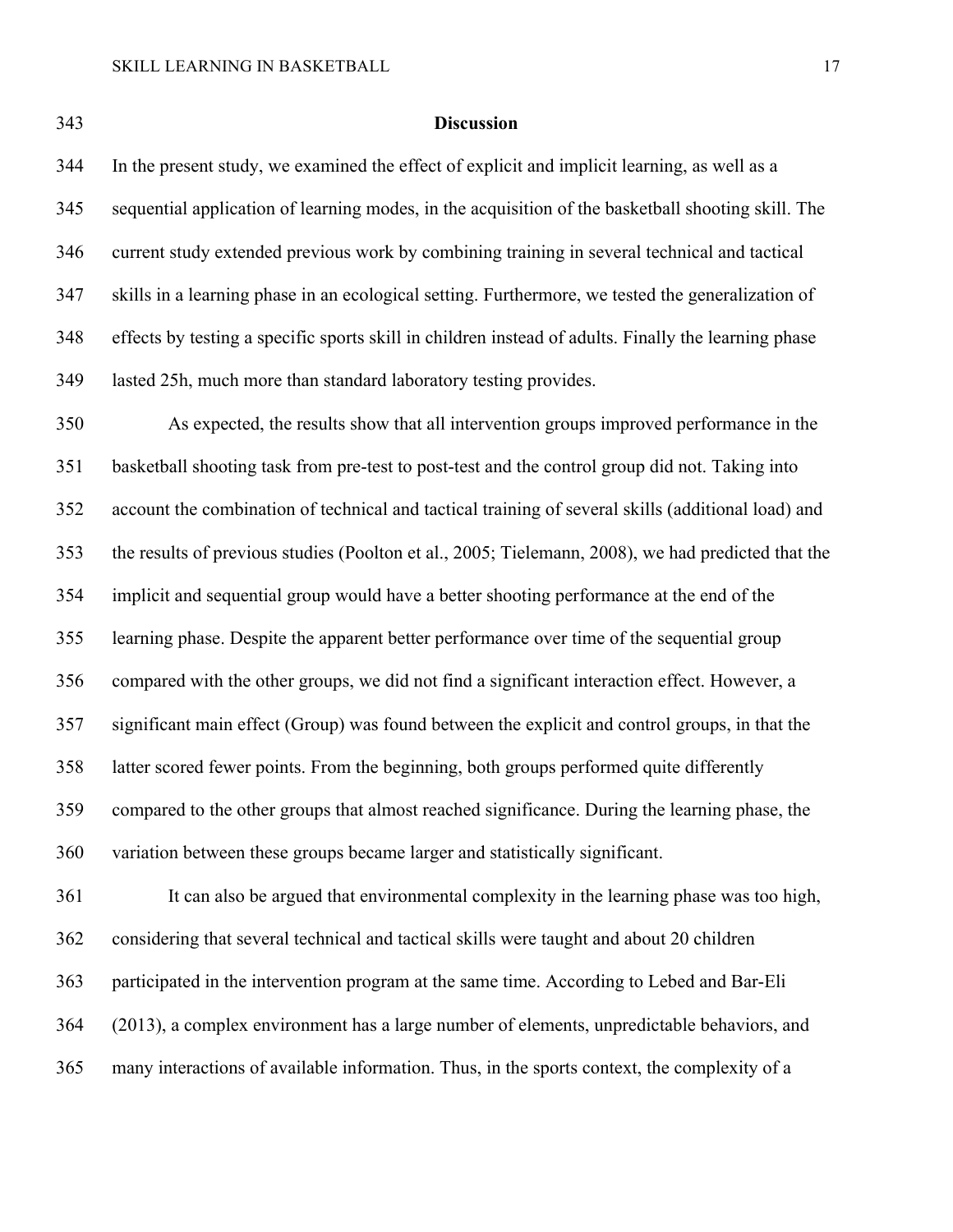situation increases when there is a small perceptual space–time relation (e.g., distance between players), when the number of options rises and their detectable differences decrease, and when the number of attributes used to define a situation and the relation between decisions and situations increases (Raab, 2003). Raab (2003) carried out four experiments with adults to investigate the interaction of implicit and explicit learning processes and complexity in the decision making of athletes in tactical team sports, including basketball. His results suggest that implicit learning is superior in high-complexity situations and explicit learning in low- complexity situations. Therefore, it is plausible that only the explicit learners in our study improved their performance by the end of the learning phase. However, because the focus in this study was more on motor learning and the participants were children, further studies are needed to test alternative explanations.

 To replicate and extend the findings of several studies (Masters, Poolton, Maxwell, et al., 2008; Poolton et al., 2006; Tielemann, 2008), the second aim of this study was to test the robustness of the basketball shooting performance under cognitive constraints. The performance level of the implicit group continued to rise during transfer, despite the imposition of the game condition, supporting the hypothesis that this group was not using working memory to control aspects of the shooting task. The explicit and control groups suffered a drop in performance while performing the skill under cognitive constraints, reflecting their dependence on working memory to control the primary task. However, these changes in performance were not statistically significant and we could not confirm Hypothesis 2. Although the groups showed a similar performance in the transfer test, the analysis of declarative knowledge revealed that the sequential and explicit groups reported significantly more movement rules than the implicit and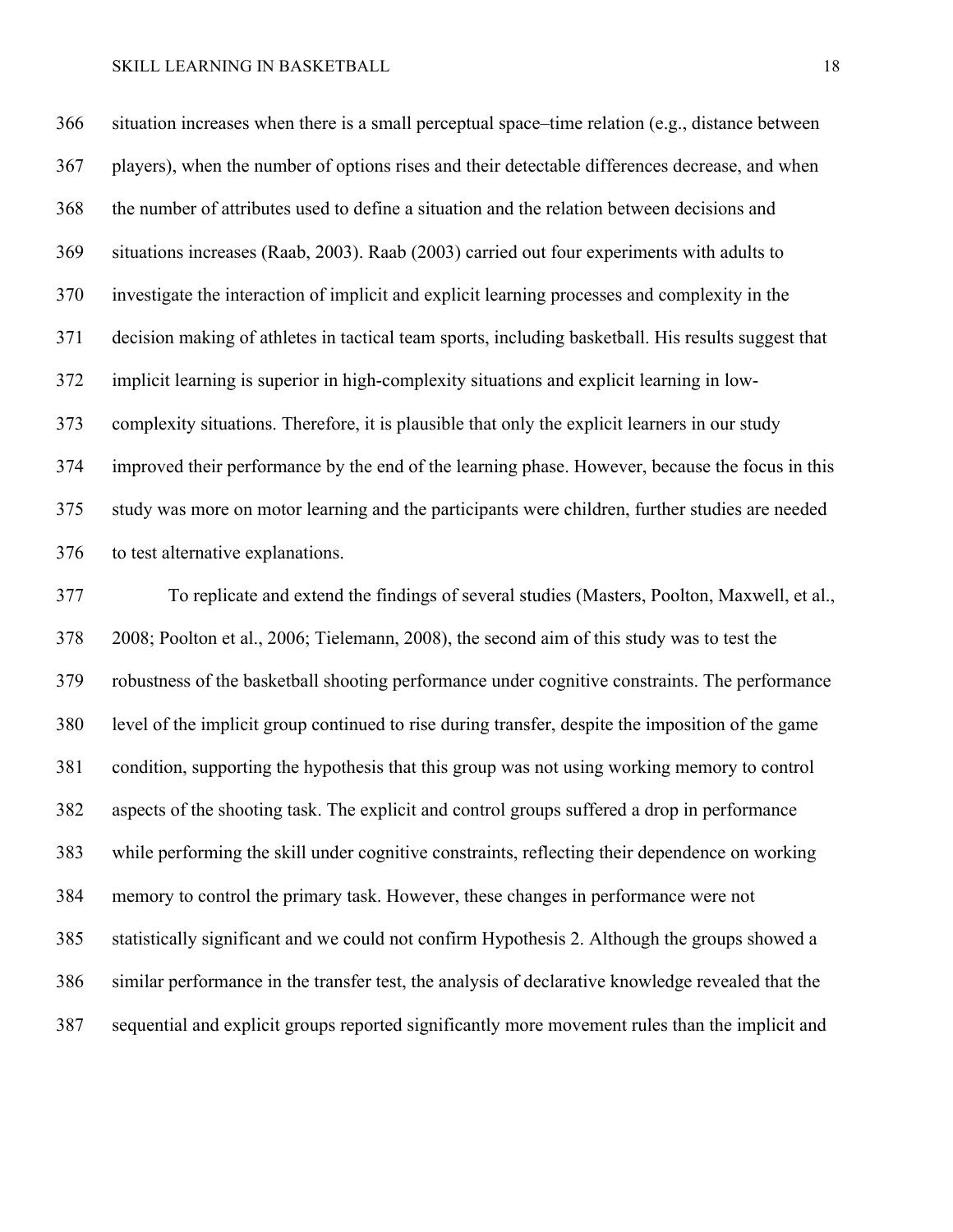control groups. These results replicate previous work (see Masters & Poolton, 2012 for a review), and provide a manipulation check.

 Thus, counter to our original prediction, there was no clear relationship evident between the number of rules reported and performance on the transfer test. Here it is important to highlight that only in the study of Tielemann (2008) did the transfer test involve a decision- making task, while in the other works the secondary cognitive task was to count pitched tones (Poolton et al., 2006) or to generate random letters (Masters, Poolton, & Maxwell, 2008). The present study extends previous research by its use of an ecological setting (3-on-3 basketball game), where motor and cognitive skills were required. Moreover, Tielemann (2008) used the analogy method to promote the implicit learning of a table tennis forehand in adults, whereas we employed the errorless method to implicitly teach children how to shoot a basketball. Due to these differences in the studies, it is difficult to compare the results or find a uni-dimensional explanation of the differences.

### **Limitations**

 Some limitations of this study should be noted. First, it was not possible to randomly assign individual children to an intervention group or the control group because the basketball camps (learning phase) occurred at different times due to external and organizational factors. An improvement would be to work with the three intervention groups and the control group in parallel, so that the children could be randomly assigned. Second, to favor the ecological validity of the study, it was not possible to control the errors of each participant in the shooting skill during the learning phase in the basketball camps. Nevertheless, we argue that the implicit motor learning was appropriately implemented due to the low numbers of movement rules reported by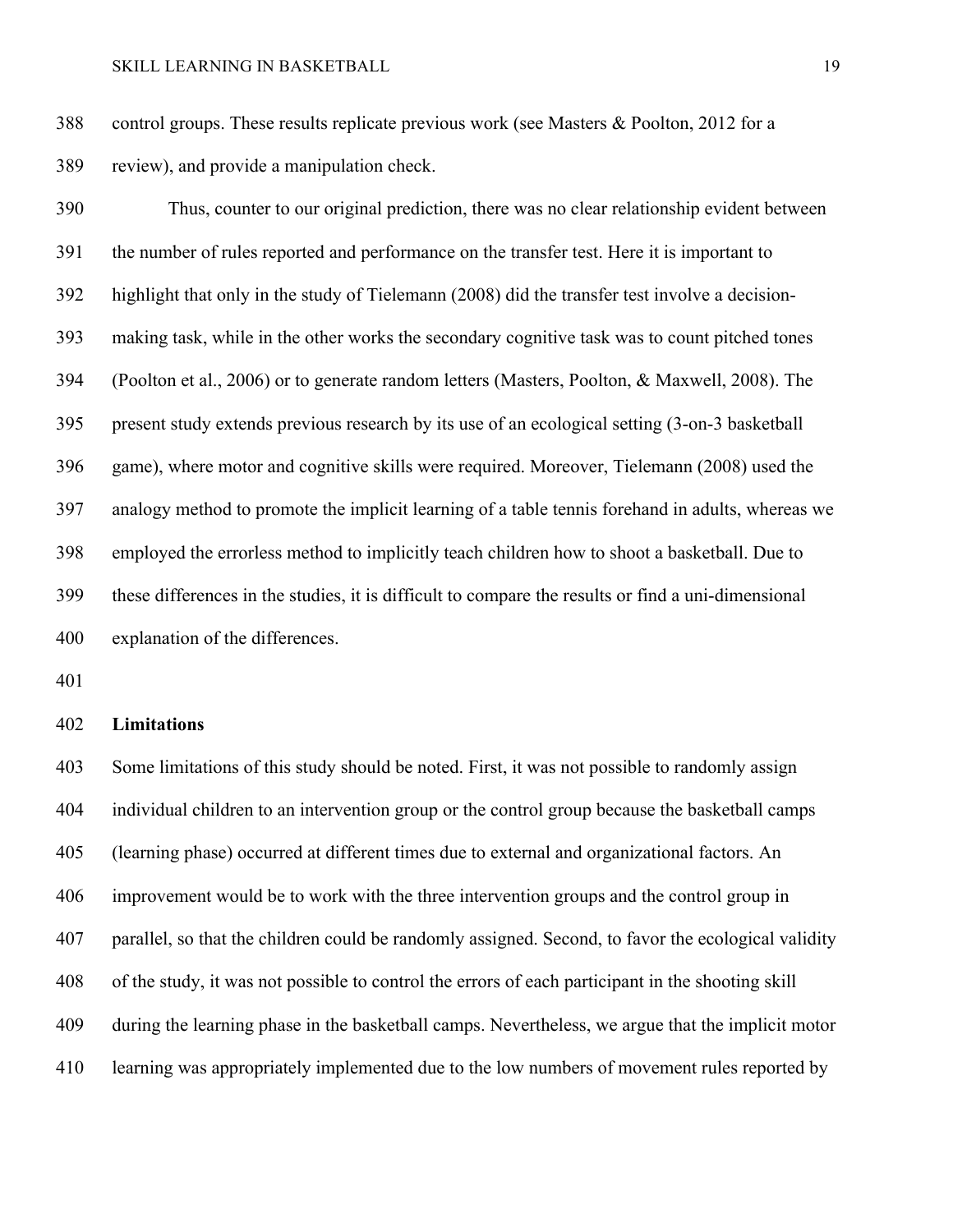the participants in the implicit group. Another problem is related to the motivation of the participants in the learning phase and on the test day, especially in the post-test. After five consecutive days of basketball training (from 9:30 a.m. until 4:30 p.m.), some children were tired 414 and not fully motivated on the  $6<sup>th</sup>$  day, in the post-test. This condition may have had an influence on the test results, but it applies to all the intervention groups. An alternative would be to insert one day of rest between the learning and the test phase. Another possibility would consist in introducing a motivational test to determine if the various learning processes lead to different levels of motivation.

## **What does this article add?**

 We believe that, despite these limitations, the present study provides further knowledge on implicit and explicit learning processes in the field and extends the current literature on this topic. We adopted the novel approach of analyzing the effects of implicit and explicit learning in the acquisition of shooting in basketball in an ecological setting, where the children had to perform other actions besides shooting. The implicit learning showed no disadvantage when compared to explicit motor learning in complex environment. Moreover, the errorless paradigm was used for the first time with children to promote the implicit learning of a sport specific skill. It seems that this implicit paradigm was implement with success, since the children in this group reported very low number of movement rules. Continued research is required to determine how combined training (technical and tactical) in ecological settings, through implicit, explicit, or a combination of the two learning processes (sequential), can most benefit motor learning of sports skills. To examine the influence of further acquisition of declarative knowledge, we recommended that the participants of the sequential group should be tested for all dependent variables in the middle of the intervention, when the type of learning process changes.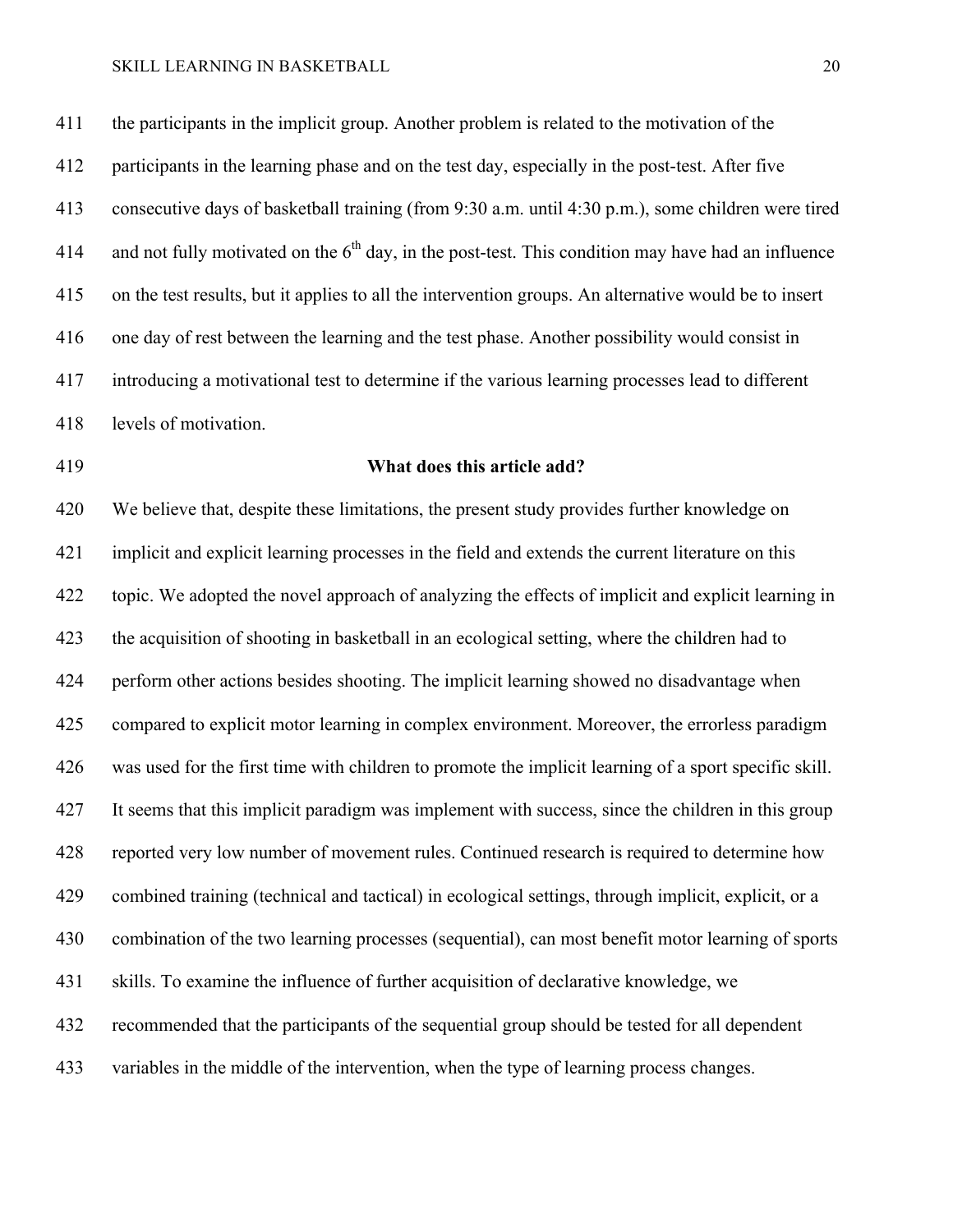| 434 | <b>References</b>                                                                                |
|-----|--------------------------------------------------------------------------------------------------|
| 435 | Capio, C. M., Poolton, J. M., Sit, C. H. P., Eguia, K. F., & Masters, R. S. W. (2013). Reduction |
| 436 | of errors during practice facilitates fundamental movement skill learning in children with       |
| 437 | intellectual disabilities. Journal of Intellectual Disability Research, 57(4), 295-305.          |
| 438 | doi:10.1111/j.1365-2788.2012.01535.x                                                             |
| 439 | Capio, C. M., Poolton, J. M., Sit, C. H. P., Holmstrom, M., & Masters, R. S. W. (2013).          |
| 440 | Reducing errors benefits the field-based learning of a fundamental movement skill in children.   |
| 441 | Scandinavian Journal of Medicine & Science in Sports, 23(2), 181-188. doi:10.1111/j.1600-        |
| 442 | 0838.2011.01368.x                                                                                |
| 443 | Côté, J., Murphy-Mills, J., & Abernethy, B. (2012). The development of skill in sport. In N. J.  |
| 444 | Hodges & M. Williams (Eds.), Skill acquisition in sport: research, theory and practice (pp.      |
| 445 | 269-286). London: Routledge.                                                                     |
| 446 | Frensch, P. A. (1998). One concept, multiple meanings: on how to define the concept of implicit  |
| 447 | learning. In M. A. Stadler & P. A. Frensch (Eds.), Handbook of implicit learning (pp. 47-        |
| 448 | 104). Thousand Oaks: Sage.                                                                       |
| 449 | Hardy, I., & Parfitt, G. (1991). A catastrophe model of anxiety and performance. British Journal |
| 450 | of Psychology, 82, 163-178.                                                                      |
| 451 | Houwen, S., Visscher, C., Hartman, E., & Lemmink, K. A. (2007). Gross motor skills and sports    |
| 452 | participation of children with visual impairments. Reserach Quarterly for Exercise and Sport,    |
| 453 | 78(2), 16-23. doi:10.1080/02701367.2007.10762235                                                 |
| 454 | Kleynen, M., Braun, S. M., Bleijlevens, M. H., Lexis, M. A., Rasquin, S. M., Halfens, J.,        |
| 455 | Masters, R. S. W. (2014). Using a Delphi Technique to Seek Consensus Regarding                   |
|     |                                                                                                  |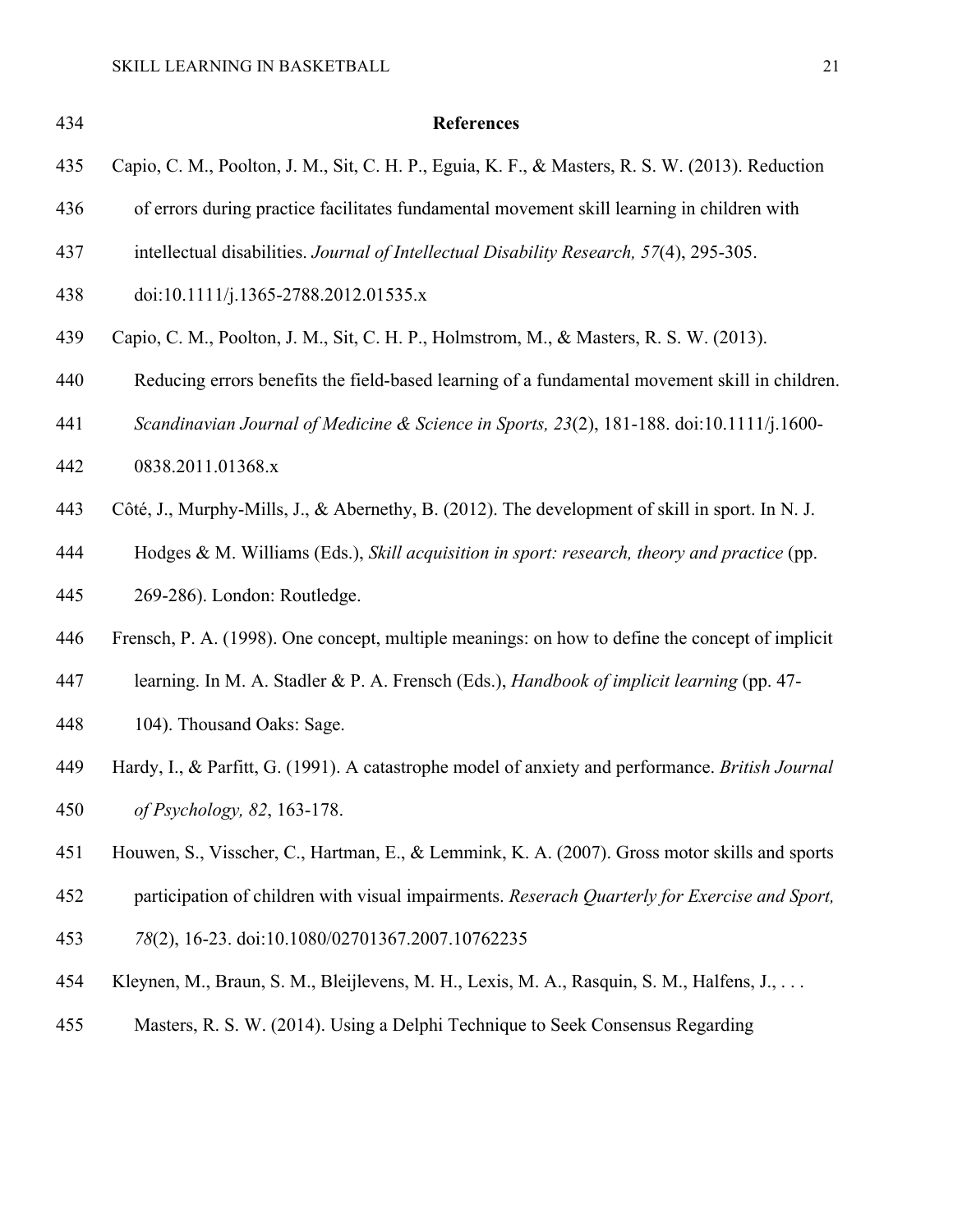- Definitions, Descriptions and Classification of Terms Related to Implicit and Explicit Forms
- of Motor Learning. *Plos One, 9*(6). doi:ARTN e10022710.1371/journal.pone.0100227
- Kleynen, M., Braun, S. M., Rasquin, S. M. C., Bleijlevens, M. H. C., Lexis, M. A. S., Halfens, J.,
- . . . Beurskens, A. J. (2015). Multidisciplinary Views on Applying Explicit and Implicit Motor
- Learning in Practice: An International Survey. *Plos One, 10*(8). doi:ARTN
- e013552210.1371/journal.pone.0135522
- Koedijker, J. M., Oudejans, R. R. D., & Beek, P. J. (2008). Table tennis performance following
- explicit and analogy learning over 10,000 repetitions. *International Journal of Sport*
- *Psychology, 39*(3), 237-256.
- Kröger, C., & Roth, K. (2005). *Ballschule - ein ABC für Spielanfänger [Ball scholl - an ABC for novice in games]*. Schorndorf: Hofmann.
- Lam, W. K., Maxwell, J. P., & Masters, R. S. W. (2009). Analogy versus explicit learning of a
- modified basketball shooting task: Performance and kinematic outcomes. *Journal of Sports*

*Sciences, 27*(2), 179-191. doi:Pii 90790963810.1080/02640410802448764

- Lebed, F., & Bar-Eli, M. (2013). *Complexity and control in team sports: Dialectics in contesting*
- *human systems*. London: Routledge.
- Liao, C. M., & Masters, R. S. W. (2001). Analogy learning: a means to implicit motor learning.
- *Journal of Sports Sciences, 19*(5), 307-319. doi:10.1080/02640410152006081
- Marasso, D., Laborde, S., Bardaglio, G., & Raab, M. (2014). A developmental perspective on
- decision making in sports. *International Review of Sport and Exercise Psychology, 7*(1), 251-
- 273. doi:10.1080/1750984x.2014.932424
- Masters, R. S. W. (2000). Theoretical aspects of implicit learning in sport. *International Journal*
- *of Sport Psychology, 31*(4), 530-541.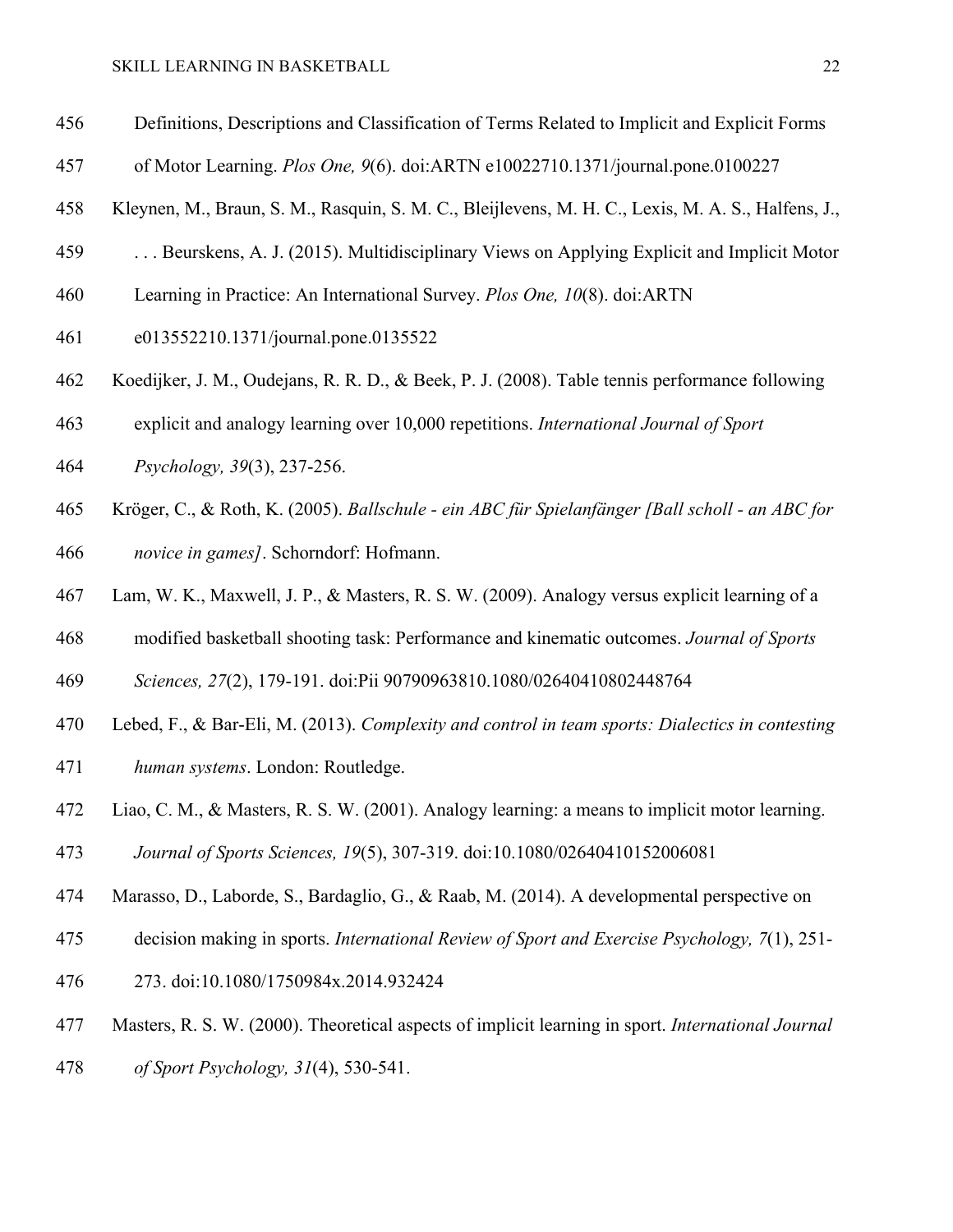- Masters, R. S. W. (2013). Practicing implicit motor learning In D. Farrow, J. Baker, & C.
- Macmahon (Eds.), *Developing sport expertise: researchers and coaches put theory into*
- *practice* (pp. 154-174). London: Routledge.
- Masters, R. S. W., & Maxwell, J. P. (2004). Implicit motor learning, reinvestment and movement
- disruption: What you don´t know won´t hurt you. In A. M. Williams & N. J. Hodges (Eds.),
- *Skill acquisition in sport: Research, theory and practice* (pp. 207-228). London: Routledge.
- Masters, R. S. W., & Poolton, J. M. (2012). Advances in implicit motor learning. In N. J. Hodges
- & A. M. Williams (Eds.), *Skill acquisition in sport: Research, theory and practice* (pp. 59-
- 75). London: Routledge.
- Masters, R. S. W., Poolton, J. M., & Maxwell, J. P. (2008). Stable implicit motor processes
- despite aerobic locomotor fatigue. *Consciousness and Cognition, 17*(1), 335-338.
- doi:10.1016/j.concog.2007.03.009
- Masters, R. S. W., Poolton, J. M., Maxwell, J. P., & Raab, M. (2008). Implicit motor learning
- and complex decision making in time-constrained environments. *Journal of Motor Behavior,*
- *40*(1), 71-79. doi:10.3200/Jmbr.40.1.71-80
- Masters, R. S. W., Van der Kamp, J., & Capio, C. M. (2013). Implicit motor learning by
- children. In J. Côté & R. Lidor (Eds.), *Conditions of Children's Talent Development in Sport*
- (pp. 21-40). Morgantown, WV: Fitness Information Technology Publishing.
- Maxwell, J. P., Masters, R. S. W., Kerr, E., & Weedon, E. (2001). The implicit benefit of
- learning without errors. *Quarterly Journal of Experimental Psychology Section a-Human*
- *Experimental Psychology, 54*(4), 1049-1068. doi:10.1080/02724980143000073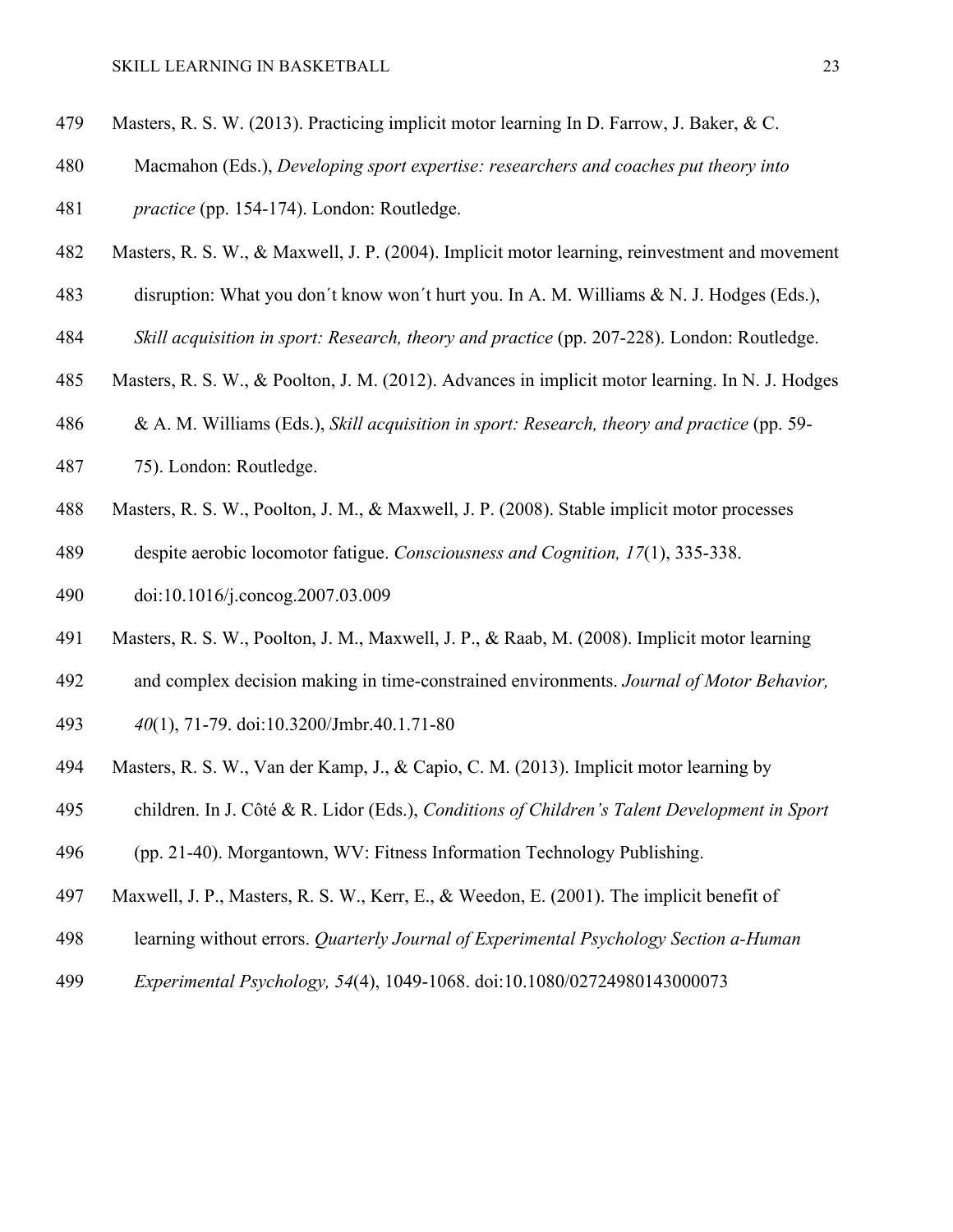- Memmert, D., & Harvey, S. (2008). The game performance assessment instrument (GPAI): some
- concerns and solutions for further development. *Journal of Teaching in Physical Education, 27*(2), 220-240.
- Mitchell, S. A., Oslin, J. L., & Griffin, L. L. (2006). *Teaching sports concepts and skills: A*
- *tactical games approach* (2nd ed.). Champaign: Human Kinetics.
- Oslin, J. L., Mitchell, S. A., & Griffin, L. L. (1998). The Game Performance Assessment
- Instrument (GPAI): Development and preliminary validation. *Journal of Teaching in Physical Education, 17*(2), 231-243.
- Perreault, M. E., & French, K. E. (2015). External-Focus Feedback Benefits Free-Throw
- Learning in Children. *Research Quarterly for Exercise and Sport, 86*(4), 422-427.
- doi:10.1080/02701367.2015.1051613
- Poolton, J. M., Masters, R. S. W., & Maxwell, J. P. (2005). The relationship between initial
- errorless learning conditions and subsequent performance. *Human Movement Science, 24*(3),
- 362-378. doi:10.1016/j.humov.2005.06.006
- Poolton, J. M., Masters, R. S. W., & Maxwell, J. P. (2006). The influence of analogy learning on
- decision-making in table tennis: Evidence from behavioural data. *Psychology of Sport and*
- *Exercise, 7*(6), 677-688. doi:10.1016/j.psychsport.2006.03.005
- Poolton, J. M., Masters, R. S. W., & Maxwell, J. P. (2008). Passing thoughts on the evolutionary
- stability of implicit motor behaviour: Performance retention under physiological fatigue.
- *Consciousness and Cognition, 17*(1), 408-408. doi:10.1016/j.concog.2007.07.006
- Raab, M. (2003). Implicit and explicit learning of decision making in sports is effected by
- complexity of situation. *International Journal of Sport Psychology, 34*(4), 273-288.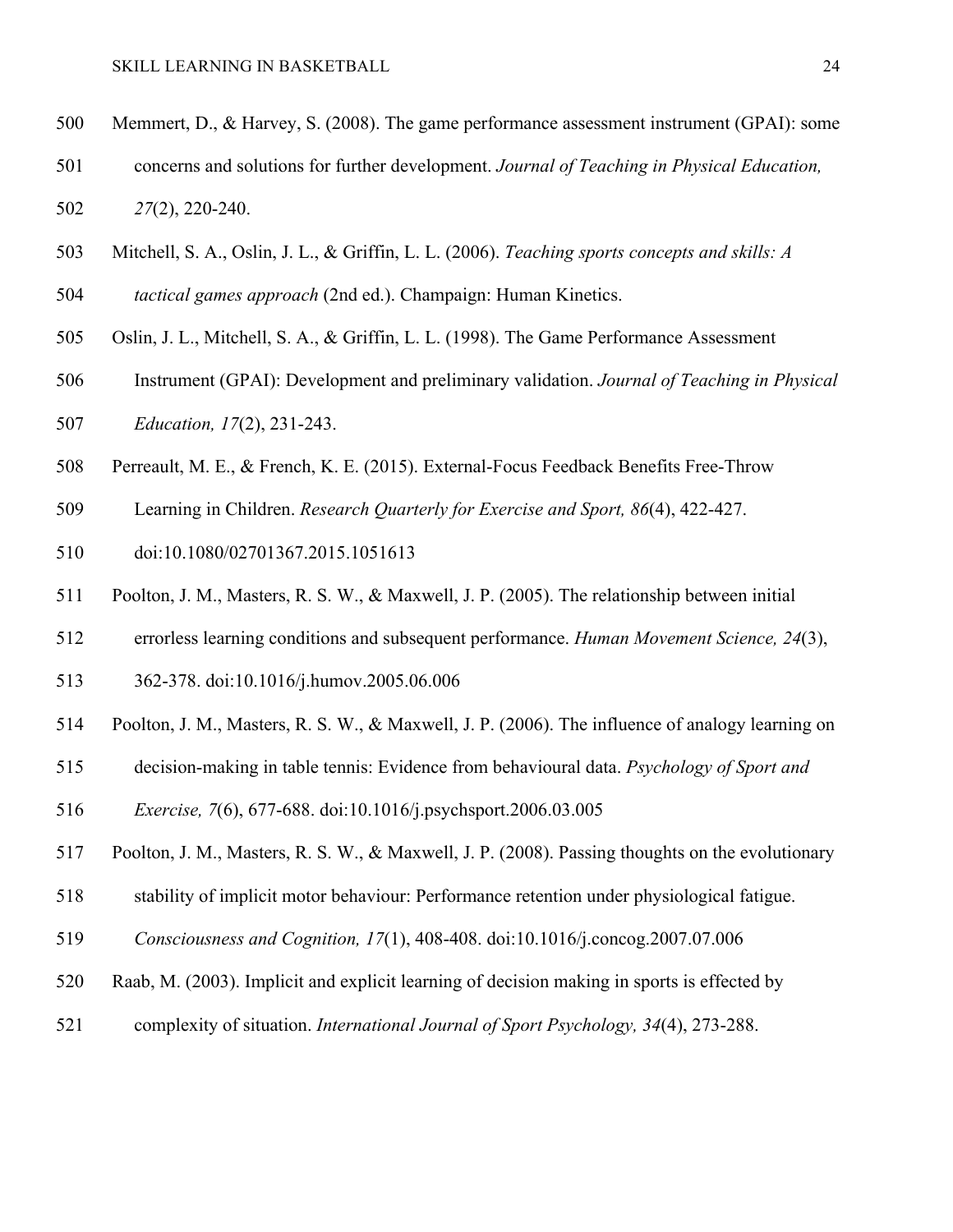- Raab, M., Lobinger, B., Hoffmann, S., Pizzera, A., & Laborde, S. (2016). *Performance*
- *Psychology – Beyond Domains*. Philadelphia: Elsevier.
- Schlapkohl, N., Hohmann, T., & Raab, M. (2012). Effects of instructions on performance
- outcome and movement patterns for novices and experts in table tennis. *International Journal*
- *of Sport Psychology, 43*(6), 522-541. doi:10.7352/Ijsp2012.43.053
- Schroeder, J., & Bauer, C. (2001). *Basketball: trainieren uns spielen [Basketball: training and play]*. Reinbek: Rowohlt.
- Showalter, D. (2007). *Coaching youth basketball.* . Champaign: Human Kinetics.
- Tielemann, N. (2008). *Modifikation motorischer Lernprozesse durch Instruktionen: Wirksamkeit*
- *von Analogien und Bewegungsregeln [Modification of motor learning processes through*
- *instruction: Effects of analogies and movement rules].* (Doctor), University of Flensburg,
- Flensburg.
- Weigel, P., Raab, M., & Wollny, R. (2015). Tactical decision making in team sports a model of
- cognitive processes. *International Journal of Sports Science, 5*(4), 128-138.
- doi:10.5923/j.sports.20150504.03
-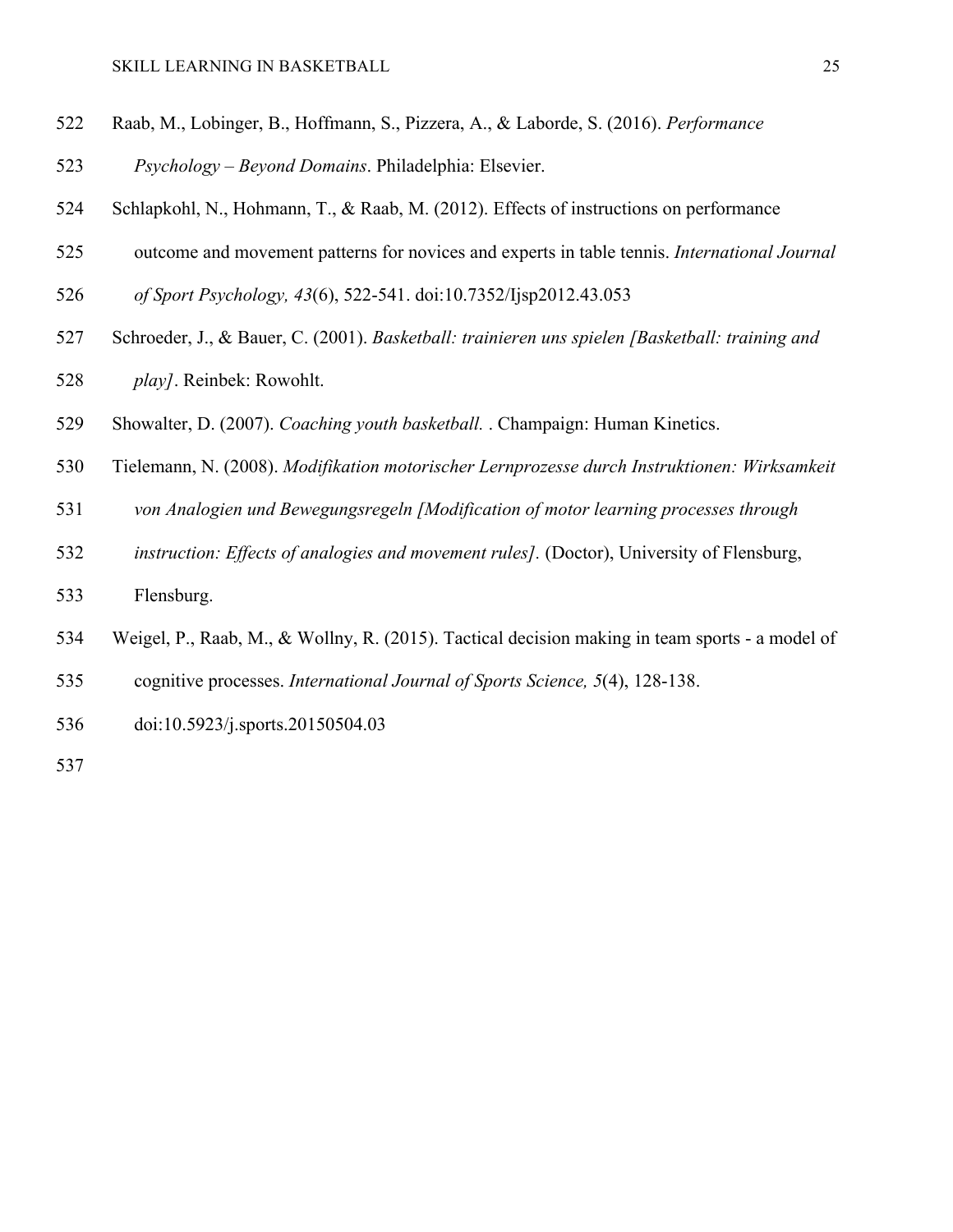## 538 **TABLES**

539 **Table 1.** Example of a Training Schedule of One Unit for All Intervention Groups

| Time             | Activity                            |
|------------------|-------------------------------------|
| $20 \text{ min}$ | Warm-up activity $+$ stretching     |
| $20 \text{ min}$ | 3 on 3 game (tactical problem)      |
| $30 \text{ min}$ | Technical training                  |
| $20 \text{ min}$ | Small game                          |
| $20 \text{ min}$ | 3 on 3 game (same tactical problem) |
| $20 \text{ min}$ | 5 on 5 game                         |
| $20 \text{ min}$ | Pause (water break, explanations)   |

541 **Table 2.** Instructions Given in the Explicit Condition for Basketball Shooting

# **Explicit instructions**

Keep your feet shoulder-width apart and knees slightly bent.

Point your feet point toward the basket.

Support the ball with the hand of your non-shooting arm.

Elbow of your shooting arm should be under the ball.

Stretch your body fully from the bottom up (toward the roof).

During shooting, the throwing arm stretches vertically upward.

Release the ball with your fingertips.

Follow through by snapping the wrist toward the basket, so that the shooting hand is

facing downward.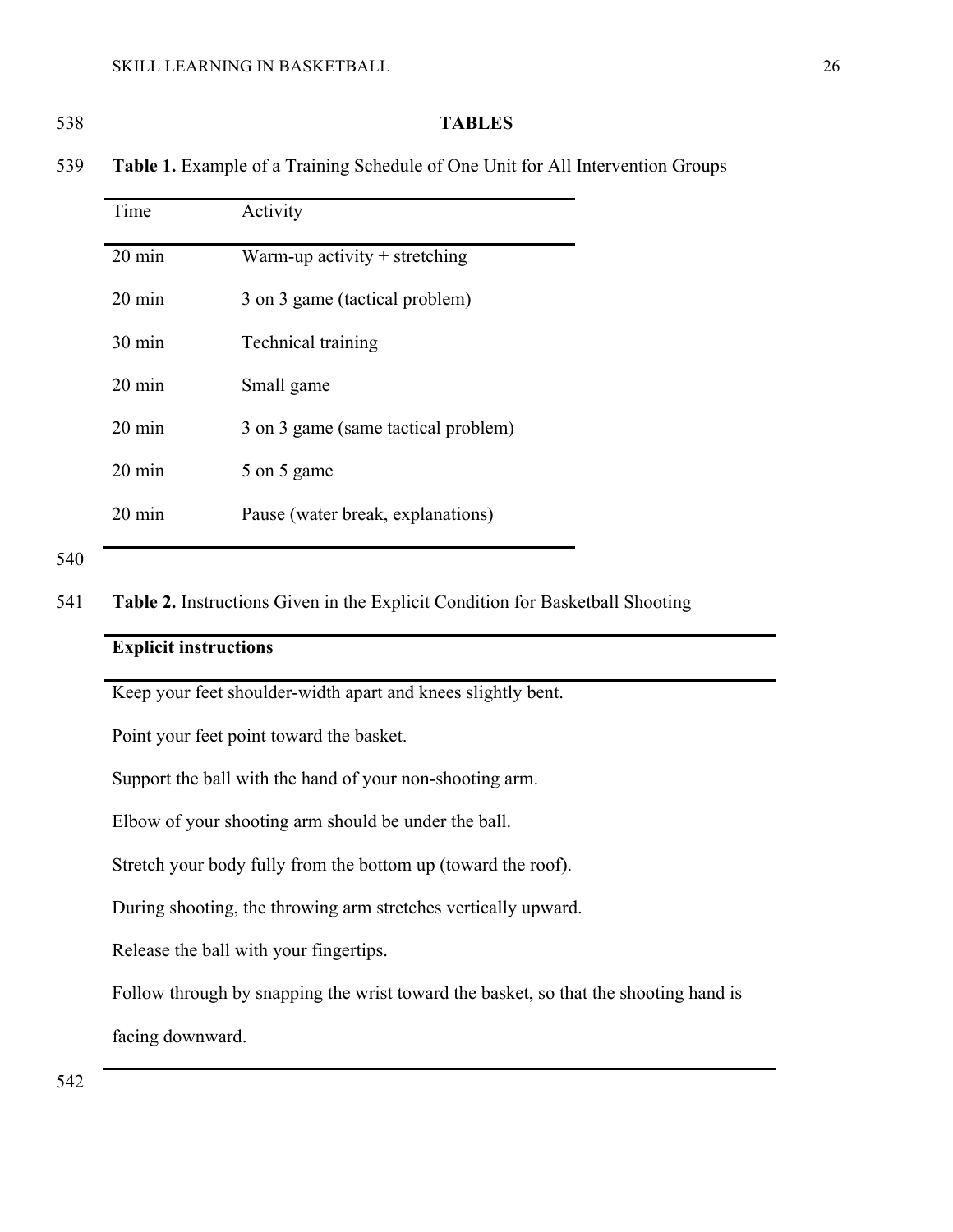| Dependent                                 | Explicit |           | Implicit |           | Sequential |           | Control |           |
|-------------------------------------------|----------|-----------|----------|-----------|------------|-----------|---------|-----------|
| variables                                 | Mean     | <b>SD</b> | Mean     | <b>SD</b> | Mean       | <b>SD</b> | Mean    | <b>SD</b> |
| Basketball shooting                       |          |           |          |           |            |           |         |           |
| Pre-test                                  | 26.40    | 4.29      | 23.94    | 5.70      | 22.32      | 4.02      | 22.83   | 6.44      |
| Post-test                                 | 27.60    | 5.30      | 24.89    | 6.12      | 26.05      | 6.11      | 22.39   | 6.48      |
| Basketball shooting under game conditions |          |           |          |           |            |           |         |           |
| Post-test <sup>a</sup>                    | 0.58     | 0.91      | 0.12     | 1.05      | 0.32       | 1.05      | $-0.29$ | 1.14      |
| Transfer-test <sup>a</sup>                | 0.27     | 0.81      | 0.18     | 0.91      | 0.08       | 1.16      | $-0.36$ | 0.96      |
| Declarative knowledge                     |          |           |          |           |            |           |         |           |
| Pre-test                                  | 0.44     | 0.46      | 0.14     | 0.28      | 0.26       | 0.45      | 0.17    | 0.48      |
| Post-test                                 | 1.66     | 1.15      | 0.28     | 0.46      | 1.58       | 2.11      | 0.20    | 0.47      |

543 **Table 3.** Descriptive Statistics for All Dependent Variables by Group

544 <sup>a</sup>Z score.



# 545

546 **Figure 1.** Gain scores between post-test and pre-test of the basketball shooting test by group.

547 Error bars represent standard deviation.